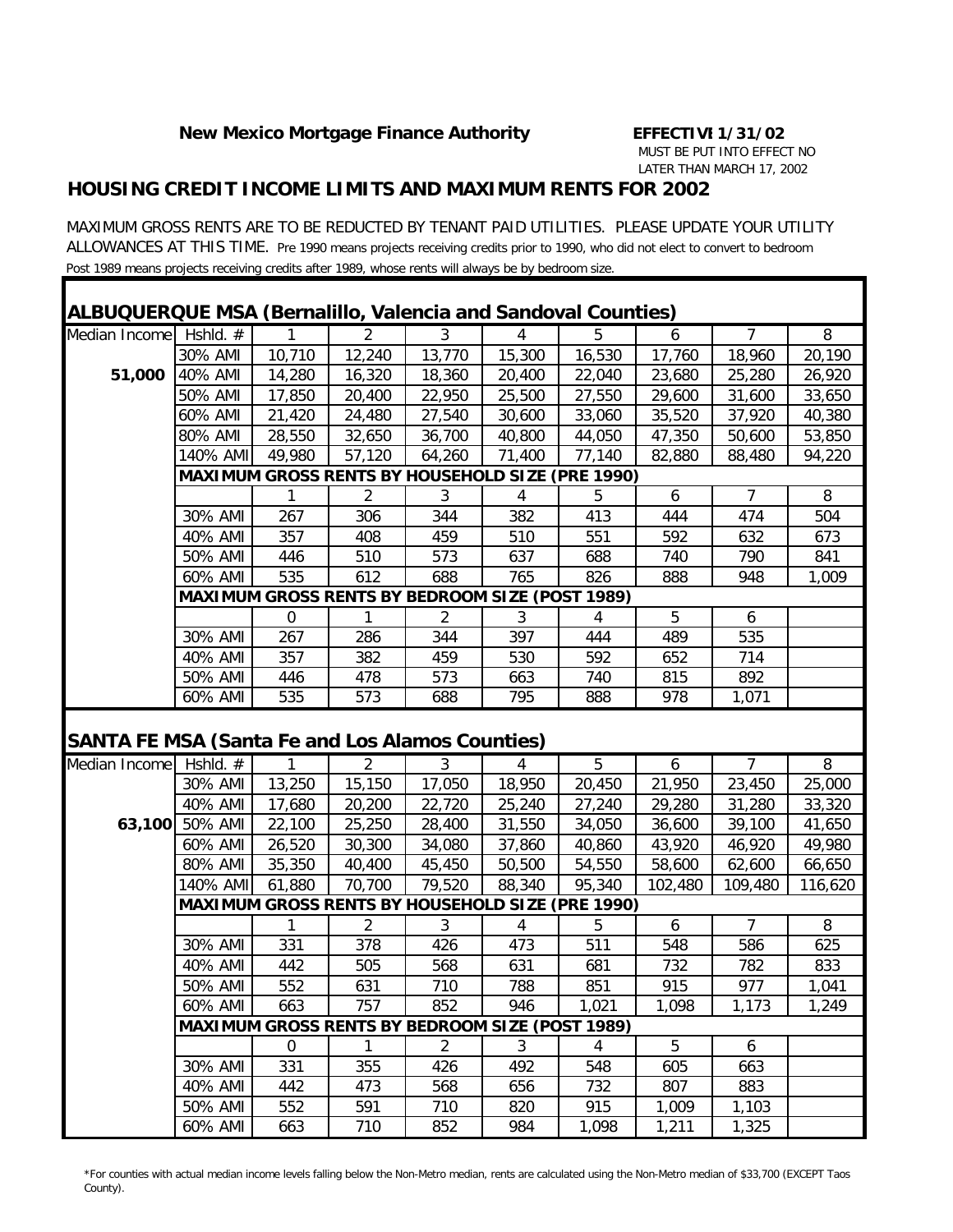#### *HOUSING CREDIT INCOME LIMITS AND MAXIMUM RENTS FOR 2002*

MAXIMUM GROSS RENTS ARE TO BE REDUCTED BY TENANT PAID UTILITIES. PLEASE UPDATE YOUR UTILITY ALLOWANCES AT THIS TIME. Pre 1990 means projects receiving credits prior to 1990, who did not elect to convert to bedroom Post 1989 means projects receiving credits after 1989, whose rents will always be by bedroom size.

| Las Cruces MSA (Dona Ana County) |                |             |                                                        |                |        |                                                         |        |                |        |
|----------------------------------|----------------|-------------|--------------------------------------------------------|----------------|--------|---------------------------------------------------------|--------|----------------|--------|
| Median Income                    | Hshld. $#$     |             | 2                                                      | 3              | 4      | 5                                                       | 6      | 7              | 8      |
|                                  | 30% AMI        | 7,740       | 8,820                                                  | 9,930          | 11,040 | 11,910                                                  | 12,810 | 13,680         | 14,580 |
|                                  | 40% AMI        | 10,320      | 11,760                                                 | 13,240         | 14,720 | 15,880                                                  | 17,080 | 18,240         | 19,440 |
|                                  | 36,800 50% AMI | 12,900      | 14,700                                                 | 16,550         | 18,400 | 19,850                                                  | 21,350 | 22,800         | 24,300 |
|                                  | 60% AMI        | 15,480      | 17,640                                                 | 19,860         | 22,080 | 23,820                                                  | 25,620 | 27,360         | 29,160 |
|                                  | 80% AMI        | 20,600      | 23,550                                                 | 26,500         | 29,450 | 31,800                                                  | 34,150 | 36,500         | 38,850 |
|                                  | 140% AMI       | 36,120      | 41,160                                                 | 46,340         | 51,520 | 55,580                                                  | 59,780 | 63,840         | 68,040 |
|                                  |                |             |                                                        |                |        | <b>MAXIMUM GROSS RENTS BY HOUSEHOLD SIZE (PRE 1990)</b> |        |                |        |
|                                  |                | 1           | $\overline{2}$                                         | $\mathfrak{Z}$ | 4      | 5                                                       | 6      | $\overline{7}$ | 8      |
|                                  | 30% AMI        | 193         | 220                                                    | 248            | 276    | 297                                                     | 320    | 342            | 364    |
|                                  | 40% AMI        | 258         | 294                                                    | 331            | 368    | 397                                                     | 427    | 456            | 486    |
|                                  | 50% AMI        | 322         | 367                                                    | 413            | 460    | 496                                                     | 533    | 570            | 607    |
|                                  | 60% AMI        | 387         | 441                                                    | 496            | 552    | 595                                                     | 640    | 684            | 729    |
|                                  |                |             | <b>MAXIMUM GROSS RENTS BY BEDROOM SIZE (POST 1989)</b> |                |        |                                                         |        |                |        |
|                                  |                | $\mathbf 0$ | 1                                                      | 2              | 3      | 4                                                       | 5      | 6              |        |
|                                  | 30% AMI        | 193         | 207                                                    | 248            | 286    | 320                                                     | 353    | 386            |        |
|                                  | 40% AMI        | 258         | 276                                                    | 331            | 382    | 427                                                     | 471    | 515            |        |
|                                  | 50% AMI        | 322         | 345                                                    | 413            | 478    | 533                                                     | 588    | 643            |        |
|                                  | 60% AMI        | 387         | 414                                                    | 496            | 573    | 640                                                     | 706    | 772            |        |
| Catron County*                   |                |             |                                                        |                |        |                                                         |        |                |        |
| Median Income                    | Hshld. $#$     | 1           | $\overline{2}$                                         | $\mathfrak{Z}$ | 4      | 5                                                       | 6      | 7              | 8      |
|                                  | 30% AMI        | 7,080       | 8,100                                                  | 9,090          | 10,110 | 10,920                                                  | 11,730 | 12,540         | 13,350 |
|                                  | 40% AMI        | 9,440       | 10,800                                                 | 12,120         | 13,480 | 14,560                                                  | 15,640 | 16,720         | 17,800 |
|                                  | 31,300 50% AMI | 11,800      | 13,500                                                 | 15,150         | 16,850 | 18,200                                                  | 19,550 | 20,900         | 22,250 |
|                                  | 60% AMI        | 14,160      | 16,200                                                 | 18,180         | 20,220 | 21,840                                                  | 23,460 | 25,080         | 26,700 |
|                                  | 80% AMI        | 18,850      | 21,550                                                 | 24,250         | 26,950 | 29,100                                                  | 31,250 | 33,400         | 35,550 |
|                                  | 140% AMI       | 33,040      | 37,800                                                 | 42,420         | 47,180 | 50,960                                                  | 54,740 | 58,520         | 62,300 |
|                                  |                |             |                                                        |                |        | <b>MAXIMUM GROSS RENTS BY HOUSEHOLD SIZE (PRE 1990)</b> |        |                |        |
|                                  |                | 1           | $\overline{2}$                                         | 3              | 4      | 5                                                       | 6      | $\overline{7}$ | 8      |
|                                  | 30% AMI        | 177         | 202                                                    | 227            | 252    | 273                                                     | 293    | 313            | 333    |
|                                  | 40% AMI        | 236         | 270                                                    | 303            | 337    | 364                                                     | 391    | 418            | 445    |
|                                  | 50% AMI        | 295         | 337                                                    | 378            | 421    | 455                                                     | 488    | 522            | 556    |
|                                  | 60% AMI        | 354         | 405                                                    | 454            | 505    | 546                                                     | 586    | 627            | 667    |
|                                  |                |             | <b>MAXIMUM GROSS RENTS BY BEDROOM SIZE (POST 1989)</b> |                |        |                                                         |        |                |        |
|                                  |                | 0           | 1                                                      | $\overline{2}$ | 3      | 4                                                       | 5      | 6              |        |
|                                  | 30% AMI        | 177         | 189                                                    | 227            | 262    | 293                                                     | 323    | 353            |        |
|                                  | 40% AMI        | 236         | 253                                                    | 303            | 350    | 391                                                     | 431    | 471            |        |
|                                  |                |             |                                                        |                |        |                                                         |        |                |        |
|                                  | 50% AMI        | 295         | 316                                                    | 378            | 438    | 488                                                     | 539    | 590            |        |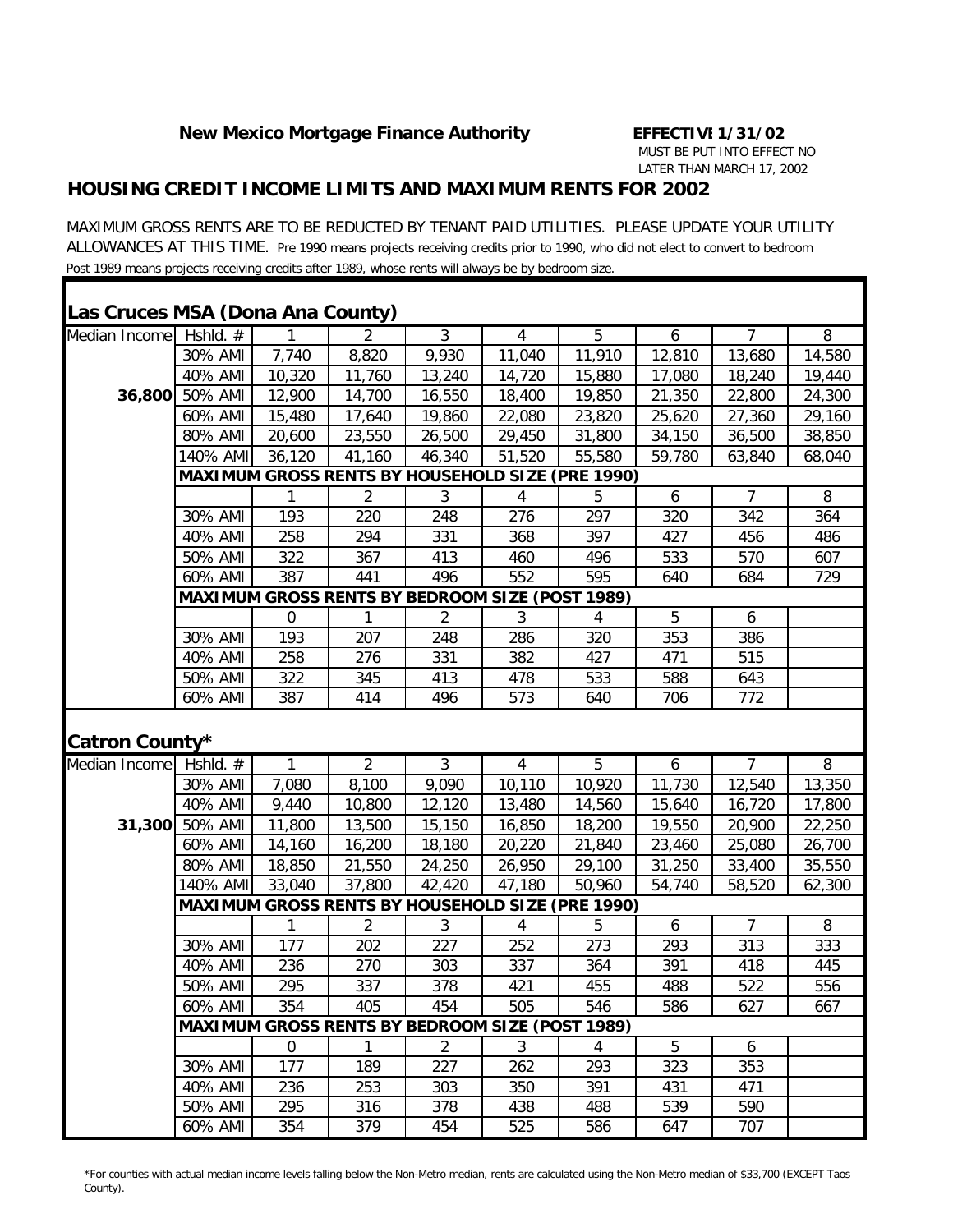### *HOUSING CREDIT INCOME LIMITS AND MAXIMUM RENTS FOR 2002*

MAXIMUM GROSS RENTS ARE TO BE REDUCTED BY TENANT PAID UTILITIES. PLEASE UPDATE YOUR UTILITY ALLOWANCES AT THIS TIME. Pre 1990 means projects receiving credits prior to 1990, who did not elect to convert to bedroom Post 1989 means projects receiving credits after 1989, whose rents will always be by bedroom size.

| <b>Chaves County</b> |                |                                                        |                |                |                |                                                         |        |                |        |
|----------------------|----------------|--------------------------------------------------------|----------------|----------------|----------------|---------------------------------------------------------|--------|----------------|--------|
| Median Income        | Hshld. #       | 1                                                      | 2              | $\mathfrak{Z}$ | $\overline{4}$ | 5                                                       | 6      | $\overline{7}$ | 8      |
|                      | 30% AMI        | 7,590                                                  | 8,670          | 9,750          | 10,830         | 11,700                                                  | 12,570 | 13,440         | 14,310 |
|                      | 40% AMI        | 10,120                                                 | 11,560         | 13,000         | 14,440         | 15,600                                                  | 16,760 | 17,920         | 19,080 |
|                      | 36,100 50% AMI | 12,650                                                 | 14,450         | 16,250         | 18,050         | 19,500                                                  | 20,950 | 22,400         | 23,850 |
|                      | 60% AMI        | 15,180                                                 | 17,340         | 19,500         | 21,660         | 23,400                                                  | 25,140 | 26,880         | 28,620 |
|                      | 80% AMI        | 20,200                                                 | 23,100         | 26,000         | 28,900         | 31,200                                                  | 33,500 | 35,800         | 38,100 |
|                      | 140% AMI       | 35,420                                                 | 40,460         | 45,500         | 50,540         | 54,600                                                  | 58,660 | 62,720         | 66,780 |
|                      |                |                                                        |                |                |                | <b>MAXIMUM GROSS RENTS BY HOUSEHOLD SIZE (PRE 1990)</b> |        |                |        |
|                      |                | 1                                                      | 2              | $\mathfrak{Z}$ | 4              | 5                                                       | 6      | $\overline{7}$ | 8      |
|                      | 30% AMI        | 189                                                    | 216            | 243            | 270            | 292                                                     | 314    | 336            | 357    |
|                      | 40% AMI        | 253                                                    | 289            | 325            | 361            | 390                                                     | 419    | 448            | 477    |
|                      | 50% AMI        | 316                                                    | 361            | 406            | 451            | 487                                                     | 523    | 560            | 596    |
|                      | 60% AMI        | 379                                                    | 433            | 487            | 541            | 585                                                     | 628    | 672            | 715    |
|                      |                | <b>MAXIMUM GROSS RENTS BY BEDROOM SIZE (POST 1989)</b> |                |                |                |                                                         |        |                |        |
|                      |                | 0                                                      |                | 2              | 3              | 4                                                       | 5      | 6              |        |
|                      | 30% AMI        | 189                                                    | 203            | 243            | 281            | 314                                                     | 346    | 379            |        |
|                      | 40% AMI        | 253                                                    | 271            | 325            | 375            | 419                                                     | 462    | 505            |        |
|                      | 50% AMI        | 316                                                    | 338            | 406            | 469            | 523                                                     | 578    | 631            |        |
|                      | 60% AMI        | 379                                                    | 406            | 487            | 563            | 628                                                     | 693    | 758            |        |
| Cibola County*       |                |                                                        |                |                |                |                                                         |        |                |        |
| Median Income        | Hshld. #       | 1                                                      | $\overline{2}$ | $\mathfrak{Z}$ | $\overline{4}$ | 5                                                       | 6      | $\overline{7}$ | 8      |
|                      | 30% AMI        | 7,080                                                  | 8,100          | 9,090          | 10,110         | 10,920                                                  | 11,730 | 12,540         | 13,350 |
|                      | 40% AMI        | 9,440                                                  | 10,800         | 12,120         | 13,480         | 14,560                                                  | 15,640 | 16,720         | 17,800 |
|                      | 28,700 50% AMI | 11,800                                                 | 13,500         | 15,150         | 16,850         | 18,200                                                  | 19,550 | 20,900         | 22,250 |
|                      | 60% AMI        | 14,160                                                 | 16,200         | 18,180         | 20,220         | 21,840                                                  | 23,460 | 25,080         | 26,700 |
|                      | 80% AMI        | 18,850                                                 | 21,550         | 24,250         | 26,950         | 29,100                                                  | 31,250 | 33,400         | 35,550 |
|                      | 140% AMI       | 33,040                                                 | 37,800         | 42,420         | 47,180         | 50,960                                                  | 54,740 | 58,520         | 62,300 |
|                      |                |                                                        |                |                |                | <b>MAXIMUM GROSS RENTS BY HOUSEHOLD SIZE (PRE 1990)</b> |        |                |        |
|                      |                | 1                                                      | $\overline{2}$ | 3              | 4              | 5                                                       | 6      | $\overline{7}$ | 8      |
|                      | 30% AMI        | 177                                                    | 202            | 227            | 252            | 273                                                     | 293    | 313            | 333    |
|                      | 40% AMI        | 236                                                    | 270            | 303            | 337            | 364                                                     | 391    | 418            | 445    |
|                      | 50% AMI        | 295                                                    | 337            | 378            | 421            | 455                                                     | 488    | 522            | 556    |
|                      | 60% AMI        | 354                                                    | 405            | 454            | 505            | 546                                                     | 586    | 627            | 667    |
|                      |                | <b>MAXIMUM GROSS RENTS BY BEDROOM SIZE (POST 1989)</b> |                |                |                |                                                         |        |                |        |
|                      |                | $\mathbf 0$                                            | 1              | $\overline{2}$ | 3              | $\overline{4}$                                          | 5      | 6              |        |
|                      | 30% AMI        | 177                                                    | 189            | 227            | 262            | 293                                                     | 323    | 353            |        |
|                      | 40% AMI        | 236                                                    | 253            | 303            | 350            | 391                                                     | 431    | 471            |        |
|                      | 50% AMI        | 295                                                    | 316            | 378            | 438            | 488                                                     | 539    | 590            |        |
|                      | 60% AMI        | 354                                                    | 379            | 454            | 525            | 586                                                     | 647    | 707            |        |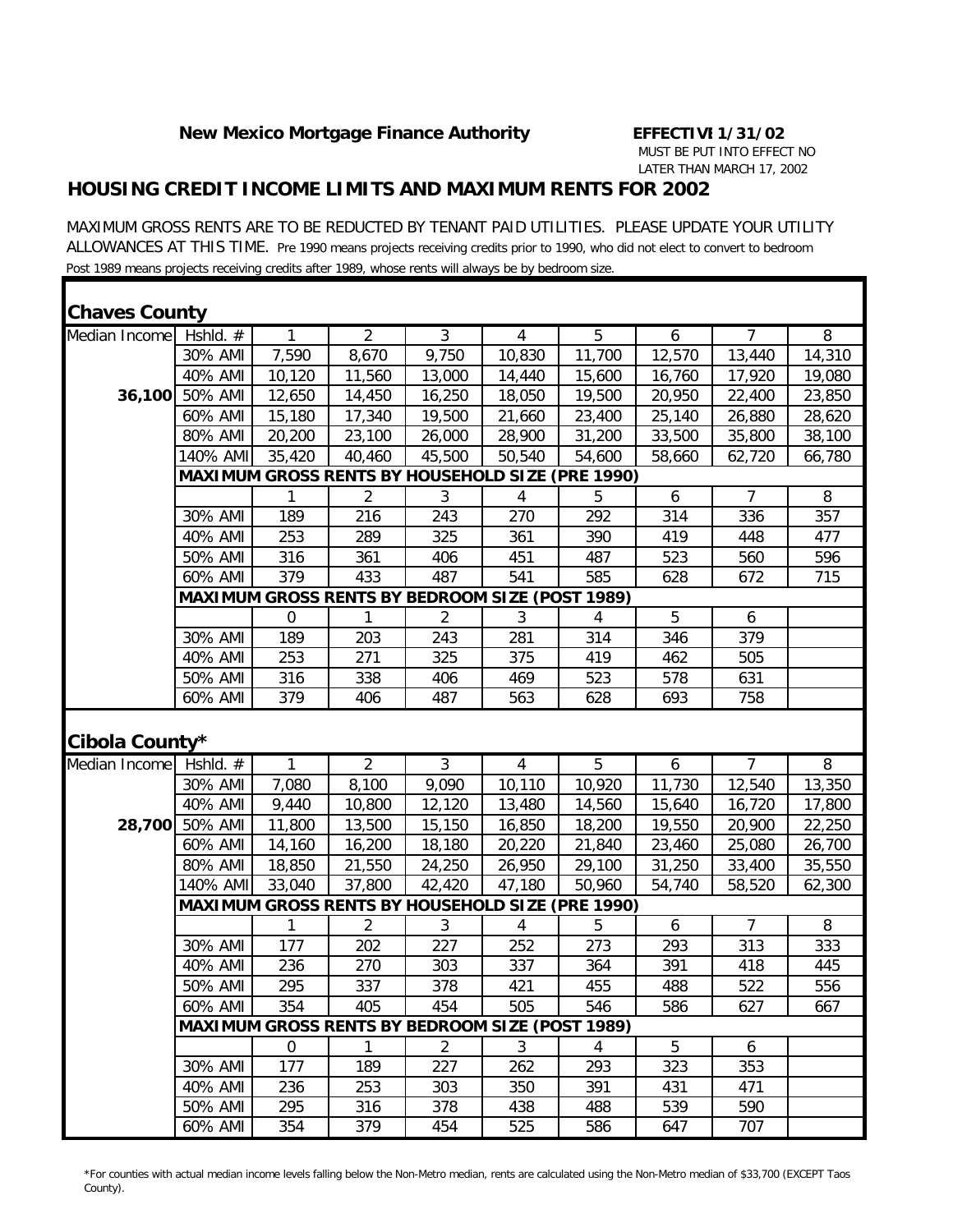### *HOUSING CREDIT INCOME LIMITS AND MAXIMUM RENTS FOR 2002*

MAXIMUM GROSS RENTS ARE TO BE REDUCTED BY TENANT PAID UTILITIES. PLEASE UPDATE YOUR UTILITY ALLOWANCES AT THIS TIME. Pre 1990 means projects receiving credits prior to 1990, who did not elect to convert to bedroom Post 1989 means projects receiving credits after 1989, whose rents will always be by bedroom size.

| <b>Colfax County</b> |          |             |                                                        |                |                |                                                         |        |                |        |
|----------------------|----------|-------------|--------------------------------------------------------|----------------|----------------|---------------------------------------------------------|--------|----------------|--------|
| Median Income        | Hshld. # | 1           | 2                                                      | $\mathfrak{Z}$ | $\overline{4}$ | 5                                                       | 6      | $\overline{7}$ | 8      |
|                      | 30% AMI  | 7,800       | 8,940                                                  | 10,050         | 11,160         | 12,060                                                  | 12,960 | 13,830         | 14,730 |
|                      | 40% AMI  | 10,400      | 11,920                                                 | 13,400         | 14,880         | 16,080                                                  | 17,280 | 18,440         | 19,640 |
| 37,200               | 50% AMI  | 13,000      | 14,900                                                 | 16,750         | 18,600         | 20,100                                                  | 21,600 | 23,050         | 24,550 |
|                      | 60% AMI  | 15,600      | 17,880                                                 | 20,100         | 22,320         | 24,120                                                  | 25,920 | 27,660         | 29,460 |
|                      | 80% AMI  | 20,850      | 23,800                                                 | 26,800         | 29,750         | 32,150                                                  | 34,500 | 36,900         | 39,300 |
|                      | 140% AMI | 36,400      | 41,720                                                 | 46,900         | 52,080         | 56,280                                                  | 60,480 | 64,540         | 68,740 |
|                      |          |             |                                                        |                |                | <b>MAXIMUM GROSS RENTS BY HOUSEHOLD SIZE (PRE 1990)</b> |        |                |        |
|                      |          | 1           | $\overline{2}$                                         | 3              | 4              | 5                                                       | 6      | $\overline{7}$ | 8      |
|                      | 30% AMI  | 195         | 223                                                    | 251            | 279            | 301                                                     | 324    | 345            | 368    |
|                      | 40% AMI  | 260         | 298                                                    | 335            | 372            | 402                                                     | 432    | 461            | 491    |
|                      | 50% AMI  | 325         | 372                                                    | 418            | 465            | 502                                                     | 540    | 576            | 613    |
|                      | 60% AMI  | 390         | 447                                                    | 502            | 558            | 603                                                     | 648    | 691            | 736    |
|                      |          |             | <b>MAXIMUM GROSS RENTS BY BEDROOM SIZE (POST 1989)</b> |                |                |                                                         |        |                |        |
|                      |          | $\mathbf 0$ | 1                                                      | $\overline{2}$ | 3              | 4                                                       | 5      | 6              |        |
|                      | 30% AMI  | 195         | 209                                                    | 251            | 290            | 324                                                     | 357    | 390            |        |
|                      | 40% AMI  | 260         | 279                                                    | 335            | 387            | 432                                                     | 476    | 520            |        |
|                      | 50% AMI  | 325         | 348                                                    | 418            | 483            | 540                                                     | 595    | 651            |        |
|                      | 60% AMI  | 390         | 418                                                    | 502            | 580            | 648                                                     | 714    | 781            |        |
| <b>Curry County</b>  |          |             |                                                        |                |                |                                                         |        |                |        |
| Median Income        | Hshld. # | 1           | 2                                                      | $\mathfrak{Z}$ | $\overline{4}$ | 5                                                       | 6      | $\overline{7}$ | 8      |
|                      | 30% AMI  | 7,380       | 8,790                                                  | 9,870          | 10,980         | 11,850                                                  | 12,750 | 13,620         | 14,490 |
|                      | 40% AMI  | 10,240      | 11,720                                                 | 13,160         | 14,640         | 15,800                                                  | 17,000 | 18,160         | 19,320 |
| 36,600               | 50% AMI  | 12,800      | 14,650                                                 | 16,450         | 18,300         | 19,750                                                  | 21,250 | 22,700         | 24,150 |
|                      | 60% AMI  | 15,360      | 17,580                                                 | 19,740         | 21,960         | 23,700                                                  | 25,500 | 27,240         | 28,980 |
|                      | 80% AMI  | 20,500      | 23,450                                                 | 26,350         | 29,300         | 31,650                                                  | 33,950 | 36,300         | 38,650 |
|                      | 140% AMI | 35,840      | 41,020                                                 | 46,060         | 51,240         | 55,300                                                  | 59,500 | 63,560         | 67,620 |
|                      |          |             |                                                        |                |                | MAXIMUM GROSS RENTS BY HOUSEHOLD SIZE (PRE 1990)        |        |                |        |
|                      |          |             | $\overline{2}$                                         | 3              | 4              | 5                                                       | 6      | $\overline{7}$ | 8      |
|                      | 30% AMI  | 192         | 219                                                    | 246            | 274            | 296                                                     | 318    | 340            | 362    |
|                      | 40% AMI  | 256         | 293                                                    | 329            | 366            | 395                                                     | 425    | 454            | 483    |
|                      | 50% AMI  | 320         | 366                                                    | 411            | 457            | 493                                                     | 531    | 567            | 603    |
|                      | 60% AMI  | 384         | 439                                                    | 493            | 549            | 592                                                     | 637    | 681            | 724    |
|                      |          |             | <b>MAXIMUM GROSS RENTS BY BEDROOM SIZE (POST 1989)</b> |                |                |                                                         |        |                |        |
|                      |          | $\mathbf 0$ | $\mathbf{1}$                                           | $\overline{2}$ | 3              | 4                                                       | 5      | 6              |        |
|                      | 30% AMI  | 192         | 205                                                    | 246            | 285            | 318                                                     | 351    | 384            |        |
|                      | 40% AMI  | 256         | 274                                                    | 329            | 380            | 425                                                     | 468    | 512            |        |
|                      | 50% AMI  | 320         | 343                                                    | 411            | 475            | 531                                                     | 585    | 640            |        |
|                      | 60% AMI  | 384         | 411                                                    | 493            | 570            | 637                                                     | 702    | 768            |        |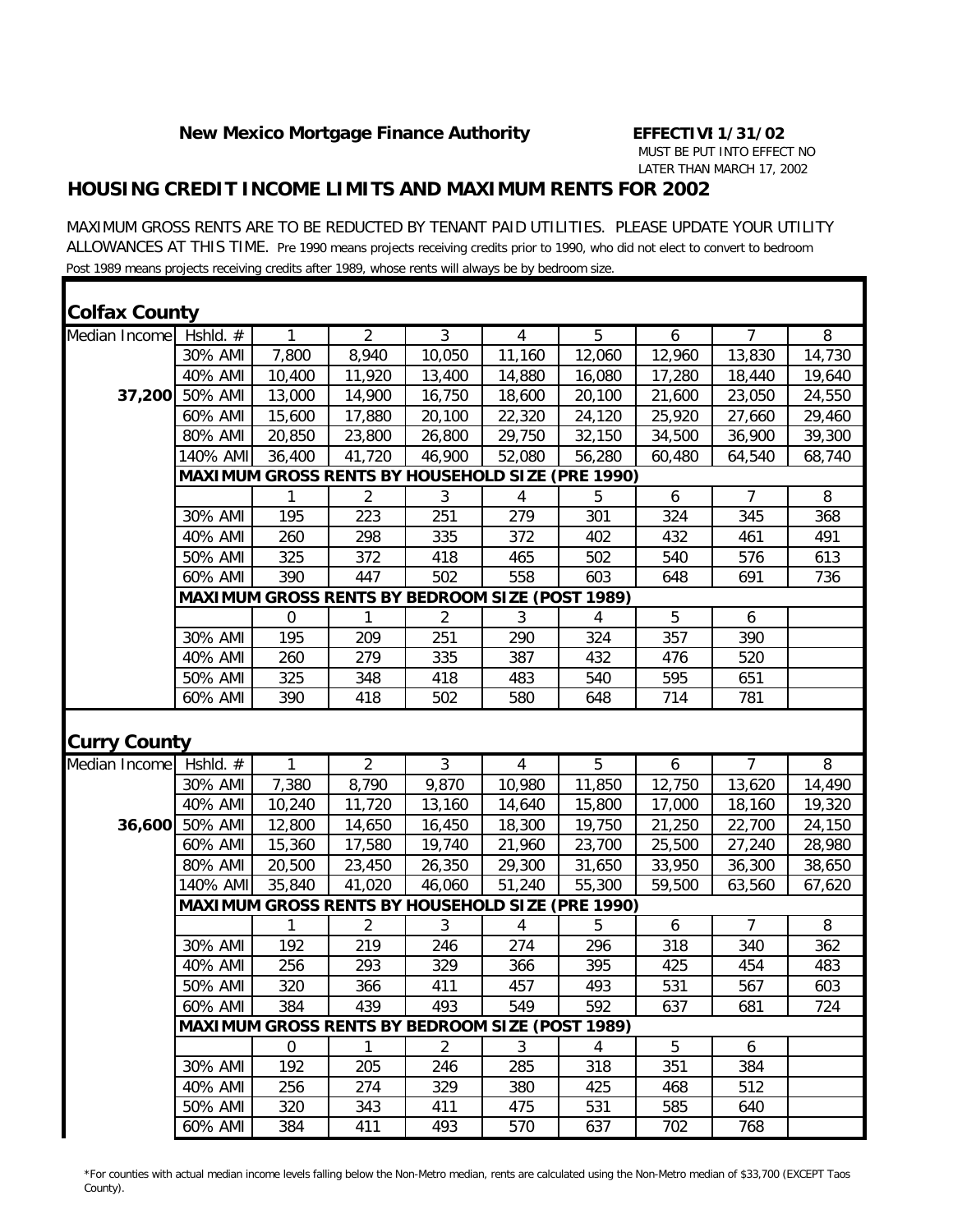### *HOUSING CREDIT INCOME LIMITS AND MAXIMUM RENTS FOR 2002*

MAXIMUM GROSS RENTS ARE TO BE REDUCTED BY TENANT PAID UTILITIES. PLEASE UPDATE YOUR UTILITY ALLOWANCES AT THIS TIME. Pre 1990 means projects receiving credits prior to 1990, who did not elect to convert to bedroom Post 1989 means projects receiving credits after 1989, whose rents will always be by bedroom size.

| DeBaca County*           |                    |                  |                                                        |                |                |                                                         |                  |                |        |
|--------------------------|--------------------|------------------|--------------------------------------------------------|----------------|----------------|---------------------------------------------------------|------------------|----------------|--------|
| Median Income   Hshld. # |                    | 1                | 2                                                      | $\mathfrak{Z}$ | $\overline{4}$ | 5                                                       | 6                | $\overline{7}$ | 8      |
|                          | 30% AMI            | 7,080            | 8,100                                                  | 9,090          | 10,110         | 10,920                                                  | 11,730           | 12,540         | 13,350 |
|                          | 40% AMI            | 9,440            | 10,800                                                 | 12,120         | 13,480         | 14,560                                                  | 15,640           | 16,720         | 17,800 |
| 33,300                   | 50% AMI            | 11,800           | 13,500                                                 | 15,150         | 16,850         | 18,200                                                  | 19,550           | 20,900         | 22,250 |
|                          | 60% AMI            | 14,160           | 16,200                                                 | 18,180         | 20,220         | 21,840                                                  | 23,460           | 25,080         | 26,700 |
|                          | 80% AMI            | 18,850           | 21,550                                                 | 24,250         | 26,950         | 29,100                                                  | 31,250           | 33,400         | 35,550 |
|                          | 140% AMI           | 33,040           | 37,800                                                 | 42,420         | 47,180         | 50,960                                                  | 54,740           | 58,520         | 62,300 |
|                          |                    |                  |                                                        |                |                | <b>MAXIMUM GROSS RENTS BY HOUSEHOLD SIZE (PRE 1990)</b> |                  |                |        |
|                          |                    | 1                | $\overline{2}$                                         | 3              | 4              | 5                                                       | $\boldsymbol{6}$ | $\overline{7}$ | 8      |
|                          | 30% AMI            | 177              | 202                                                    | 227            | 252            | 273                                                     | 293              | 313            | 333    |
|                          | 40% AMI            | 236              | 270                                                    | 303            | 337            | 364                                                     | 391              | 418            | 445    |
|                          | 50% AMI            | 295              | 337                                                    | 378            | 421            | 455                                                     | 488              | 522            | 556    |
|                          | 60% AMI            | 354              | 405                                                    | 454            | 505            | 546                                                     | 586              | 627            | 667    |
|                          |                    |                  | <b>MAXIMUM GROSS RENTS BY BEDROOM SIZE (POST 1989)</b> |                |                |                                                         |                  |                |        |
|                          |                    | $\boldsymbol{0}$ | 1                                                      | 2              | 3              | 4                                                       | 5                | 6              |        |
|                          | 30% AMI            | 177              | 189                                                    | 227            | 262            | 293                                                     | 323              | 353            |        |
|                          | 40% AMI            | 236              | 253                                                    | 303            | 350            | 391                                                     | 431              | 471            |        |
|                          | 50% AMI            | 295              | 316                                                    | 378            | 438            | 488                                                     | 539              | 590            |        |
|                          | 60% AMI            | 354              | 379                                                    | 454            | 525            | 586                                                     | 647              | 707            |        |
| <b>Eddy County</b>       |                    |                  |                                                        |                |                |                                                         |                  |                |        |
| Median Income            | Hshld. #           | 1                | 2                                                      | $\mathfrak{Z}$ | $\overline{4}$ | 5                                                       | 6                | $\overline{7}$ | 8      |
|                          | 30% AMI            | 8,520            | 9,720                                                  | 10,950         | 12,150         | 13,110                                                  | 14,100           | 15,060         | 16,050 |
|                          | 40% AMI            | 11,360           | 12,960                                                 | 14,600         | 16,200         | 17,480                                                  | 18,800           | 20,080         | 21,400 |
| 40,500                   | 50% AMI            | 14,200           | 16,200                                                 | 18,250         | 20,250         | 21,850                                                  | 23,500           | 25,100         | 26,750 |
|                          | 60% AMI            | 17,040           | 19,440                                                 | 21,900         | 24,300         | 26,220                                                  | 28,200           | 30,120         | 32,100 |
|                          | 80% AMI            | 22,700           | 25,900                                                 | 29,150         | 32,400         | 35,000                                                  | 37,600           | 40,150         | 42,750 |
|                          | 140% AMI           | 39,760           | 45,360                                                 | 51,100         | 56,700         | 61,180                                                  | 65,800           | 70,280         | 74,900 |
|                          |                    |                  |                                                        |                |                | <b>MAXIMUM GROSS RENTS BY HOUSEHOLD SIZE (PRE 1990)</b> |                  |                |        |
|                          |                    |                  | 2                                                      | 3              | 4              | 5                                                       | 6                | $\overline{7}$ | 8      |
|                          | 30% AMI            | 213              | 243                                                    | 273            | 303            | 327                                                     | 352              | 376            | 401    |
|                          | 40% AMI            | 284              | 324                                                    | 365            | 405            | 437                                                     | 470              | 502            | 535    |
|                          | 50% AMI            | 355              | 405                                                    | 456            | 506            | 546                                                     | 587              | 627            | 668    |
|                          | 60% AMI            | 426              | 486                                                    | 547            | 607            | 655                                                     | 705              | 753            | 802    |
|                          |                    |                  | <b>MAXIMUM GROSS RENTS BY BEDROOM SIZE (POST 1989)</b> |                |                |                                                         |                  |                |        |
|                          |                    | $\mathbf 0$      | $\mathbf{1}$                                           | $\overline{2}$ | 3              | 4                                                       | 5                | 6              |        |
|                          | 30% AMI            | 213              | 228                                                    | 273            | 315            | 352                                                     | 388              | 425            |        |
|                          | 40% AMI            | 284              | 304                                                    | 365            | 421            | 470                                                     | 518              | 567            |        |
|                          |                    |                  |                                                        |                |                |                                                         |                  |                |        |
|                          | 50% AMI<br>60% AMI | 355<br>426       | 380                                                    | 456<br>547     | 526            | 587                                                     | 648              | 708            |        |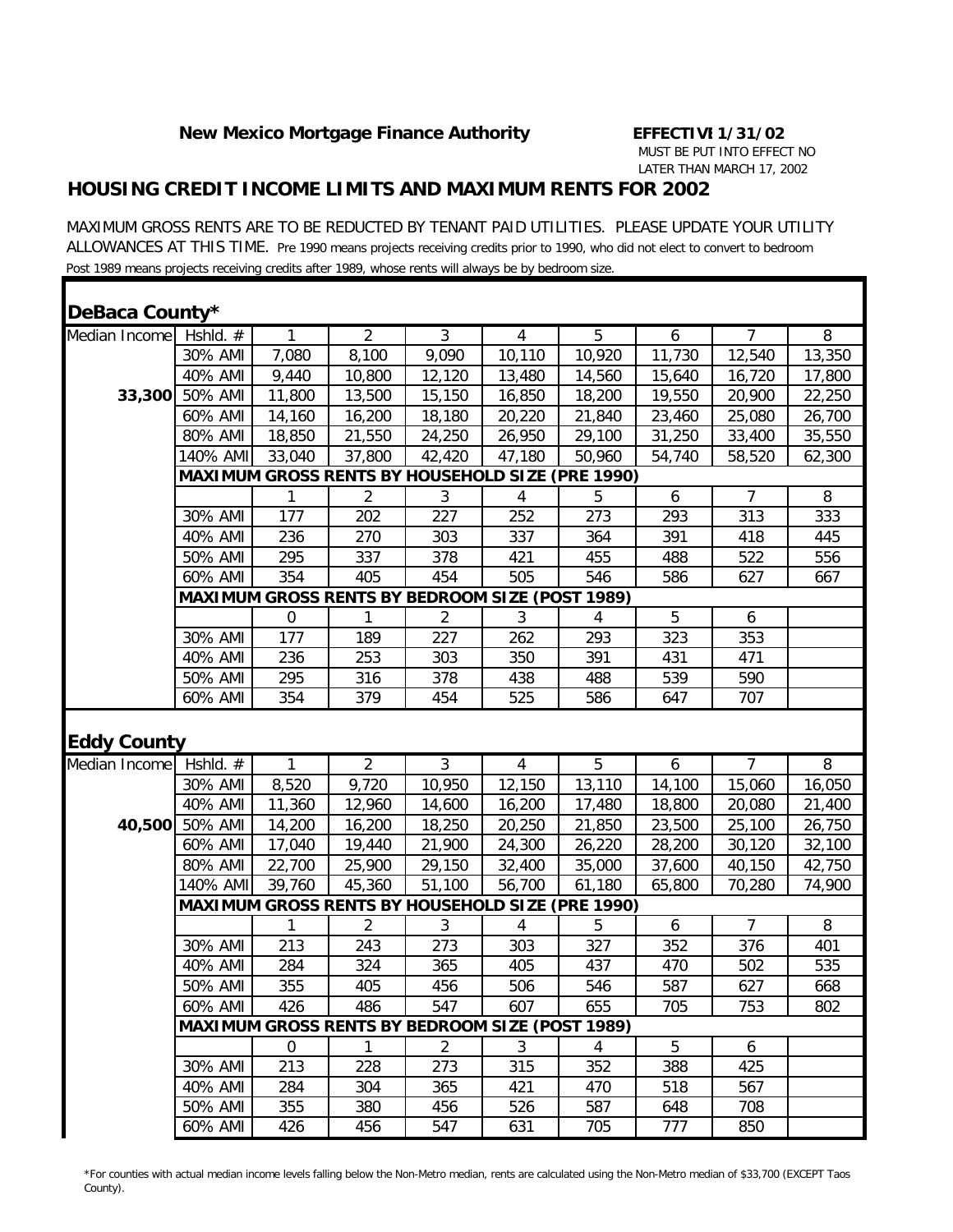### *HOUSING CREDIT INCOME LIMITS AND MAXIMUM RENTS FOR 2002*

MAXIMUM GROSS RENTS ARE TO BE REDUCTED BY TENANT PAID UTILITIES. PLEASE UPDATE YOUR UTILITY ALLOWANCES AT THIS TIME. Pre 1990 means projects receiving credits prior to 1990, who did not elect to convert to bedroom Post 1989 means projects receiving credits after 1989, whose rents will always be by bedroom size.

| <b>Grant County</b> |            |              |                                                        |                |                |                                                         |                  |                |                |
|---------------------|------------|--------------|--------------------------------------------------------|----------------|----------------|---------------------------------------------------------|------------------|----------------|----------------|
| Median Income       | Hshld. #   | 1            | $\overline{2}$                                         | $\overline{3}$ | $\overline{4}$ | $\overline{5}$                                          | 6                | $\overline{7}$ | 8              |
|                     | 30% AMI    | 7,410        | 8,460                                                  | 8,540          | 10,590         | 11,430                                                  | 12,270           | 13,140         | 13,980         |
|                     | 40% AMI    | 9,880        | 11,280                                                 | 12,720         | 14,120         | 15,240                                                  | 16,360           | 17,520         | 18,640         |
| 35,300              | 50% AMI    | 12,350       | 14,100                                                 | 15,900         | 17,650         | 19,050                                                  | 20,450           | 21,900         | 23,300         |
|                     | 60% AMI    | 14,820       | 16,920                                                 | 19,080         | 21,180         | 22,860                                                  | 24,540           | 26,280         | 27,960         |
|                     | 80% AMI    | 19,750       | 22,600                                                 | 25,400         | 28,250         | 30,500                                                  | 32,750           | 35,000         | 37,300         |
|                     | 140% AMI   | 34,580       | 39,480                                                 | 44,520         | 49,420         | 53,340                                                  | 57,260           | 61,320         | 65,240         |
|                     |            |              |                                                        |                |                | <b>MAXIMUM GROSS RENTS BY HOUSEHOLD SIZE (PRE 1990)</b> |                  |                |                |
|                     |            | 1            | $\overline{2}$                                         | 3              | 4              | 5                                                       | 6                | $\overline{7}$ | 8              |
|                     | 30% AMI    | 185          | 211                                                    | 238            | 264            | 285                                                     | 306              | 328            | 349            |
|                     | 40% AMI    | 247          | 282                                                    | 318            | 353            | 381                                                     | 409              | 438            | 466            |
|                     | 50% AMI    | 308          | 352                                                    | 397            | 441            | 476                                                     | 511              | 547            | 582            |
|                     | 60% AMI    | 370          | 423                                                    | 477            | 529            | 571                                                     | 613              | 657            | 699            |
|                     |            |              | MAXIMUM GROSS RENTS BY BEDROOM SIZE (POST 1989)        |                |                |                                                         |                  |                |                |
|                     |            | 0            |                                                        | $\overline{2}$ | 3              | 4                                                       | 5                | 6              |                |
|                     | 30% AMI    | 185          | 198                                                    | 238            | 275            | 306                                                     | 339              | 370            |                |
|                     | 40% AMI    | 247          | 264                                                    | 318            | 367            | 409                                                     | 452              | 494            |                |
|                     | 50% AMI    | 308          | 330                                                    | 397            | 458            | 511                                                     | 565              | 617            |                |
|                     | 60% AMI    | 370          | 396                                                    | 477            | 550            | 613                                                     | 678              | 741            |                |
| Guadalupe County*   |            |              |                                                        |                |                |                                                         |                  |                |                |
| Median Income       | Hshld. $#$ | 1            | $\overline{2}$                                         | $\overline{3}$ | $\overline{4}$ | $\overline{5}$                                          | 6                | $\overline{7}$ | $\overline{8}$ |
|                     | 30% AMI    | 7,080        | 8,100                                                  | 9,090          | 10,110         | 10,920                                                  | 11,730           | 12,540         | 13,350         |
|                     | 40% AMI    | 9,440        | 10,800                                                 | 12,120         | 13,480         | 14,560                                                  | 15,640           | 16,720         | 17,800         |
| 24,300              | 50% AMI    | 11,800       | 13,500                                                 | 15,150         | 16,850         | 18,200                                                  | 19,550           | 20,900         | 22,250         |
|                     | 60% AMI    | 14,160       | 16,200                                                 | 18,180         | 20,220         | 21,840                                                  | 23,460           | 25,080         | 26,700         |
|                     | 80% AMI    | 18,850       | 21,550                                                 | 24,250         | 26,950         | 29,100                                                  | 31,250           | 33,400         | 35,550         |
|                     | 140% AMI   | 33,040       | 37,800                                                 | 42,420         | 47,180         | 50,960                                                  | 54,740           | 58,520         | 62,300         |
|                     |            |              |                                                        |                |                | <b>MAXIMUM GROSS RENTS BY HOUSEHOLD SIZE (PRE 1990)</b> |                  |                |                |
|                     |            | $\mathbf{1}$ | $\overline{2}$                                         | 3              | 4              | 5                                                       | $\boldsymbol{6}$ | $\overline{7}$ | 8              |
|                     | 30% AMI    | 177          | 202                                                    | 227            | 252            | 273                                                     | 293              | 313            | 333            |
|                     | 40% AMI    | 236          | 270                                                    | 303            | 337            | 364                                                     | 391              | 418            | 445            |
|                     | 50% AMI    | 295          | 337                                                    | 378            | 421            | 455                                                     | 488              | 522            | 556            |
|                     | 60% AMI    | 354          | 405                                                    | 454            | 505            | 546                                                     | 586              | 627            | 667            |
|                     |            |              | <b>MAXIMUM GROSS RENTS BY BEDROOM SIZE (POST 1989)</b> |                |                |                                                         |                  |                |                |
|                     |            | $\mathbf 0$  | $\mathbf{1}$                                           | $\overline{2}$ | 3              | $\overline{4}$                                          | 5                | 6              |                |
|                     | 30% AMI    | 177          | 189                                                    | 227            | 262            | 293                                                     | 323              | 353            |                |
|                     | 40% AMI    | 236          | 253                                                    | 303            | 350            | 391                                                     | 431              | 471            |                |
|                     | 50% AMI    | 295          | 316                                                    | 378            | 438            | 488                                                     | 539              | 590            |                |
|                     | 60% AMI    | 354          | 379                                                    | 454            | 525            | 586                                                     | 647              | 707            |                |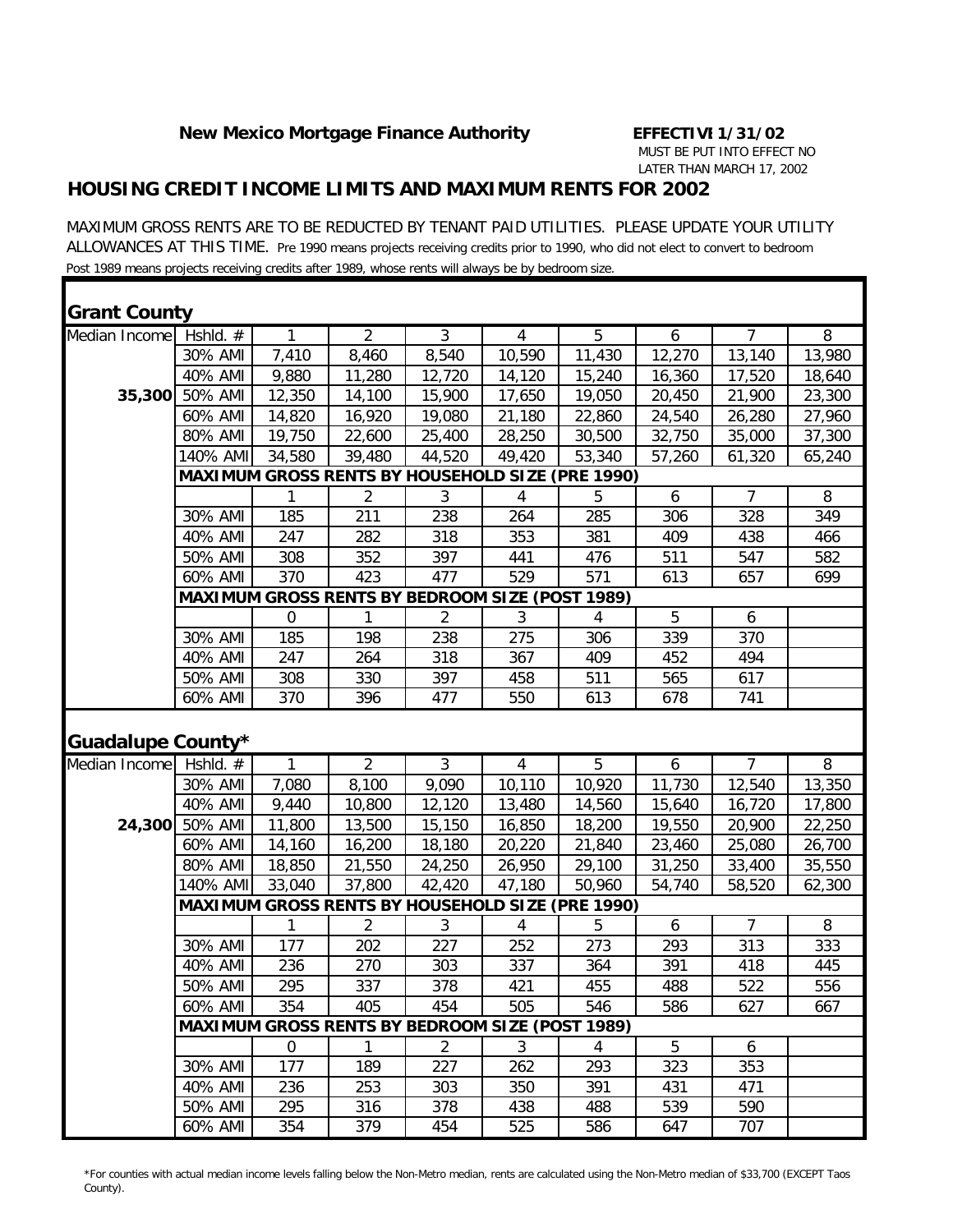#### *HOUSING CREDIT INCOME LIMITS AND MAXIMUM RENTS FOR 2002*

MAXIMUM GROSS RENTS ARE TO BE REDUCTED BY TENANT PAID UTILITIES. PLEASE UPDATE YOUR UTILITY ALLOWANCES AT THIS TIME. Pre 1990 means projects receiving credits prior to 1990, who did not elect to convert to bedroom Post 1989 means projects receiving credits after 1989, whose rents will always be by bedroom size.

| <b>Harding County*</b>   |          |        |                                                        |                |                |                                                         |        |                |                |
|--------------------------|----------|--------|--------------------------------------------------------|----------------|----------------|---------------------------------------------------------|--------|----------------|----------------|
| Median Income   Hshld. # |          | 1      | $\overline{2}$                                         | $\overline{3}$ | $\overline{4}$ | $\overline{5}$                                          | 6      | $\overline{7}$ | 8              |
|                          | 30% AMI  | 7,080  | 8,100                                                  | 9,090          | 10,110         | 10,920                                                  | 11,730 | 12,540         | 13,350         |
|                          | 40% AMI  | 9,440  | 10,800                                                 | 12,120         | 13,480         | 14,560                                                  | 15,640 | 16,720         | 17,800         |
| 31,200                   | 50% AMI  | 11,800 | 13,500                                                 | 15,150         | 16,850         | 18,200                                                  | 19,550 | 20,900         | 22,250         |
|                          | 60% AMI  | 14,160 | 16,200                                                 | 18,180         | 20,220         | 21,840                                                  | 23,460 | 25,080         | 26,700         |
|                          | 80% AMI  | 18,850 | 21,550                                                 | 24,250         | 26,950         | 29,100                                                  | 31,250 | 33,400         | 35,550         |
|                          | 140% AMI | 33,040 | 37,800                                                 | 42,420         | 47,180         | 50,960                                                  | 54,740 | 58,520         | 62,300         |
|                          |          |        |                                                        |                |                | MAXIMUM GROSS RENTS BY HOUSEHOLD SIZE (PRE 1990)        |        |                |                |
|                          |          | 1      | $\overline{2}$                                         | $\mathfrak{Z}$ | 4              | 5                                                       | 6      | $\overline{7}$ | 8              |
|                          | 30% AMI  | 177    | 202                                                    | 227            | 252            | 273                                                     | 293    | 313            | 333            |
|                          | 40% AMI  | 236    | 270                                                    | 303            | 337            | 364                                                     | 391    | 418            | 445            |
|                          | 50% AMI  | 295    | 337                                                    | 378            | 421            | 455                                                     | 488    | 522            | 556            |
|                          | 60% AMI  | 354    | 405                                                    | 454            | 505            | 546                                                     | 586    | 627            | 667            |
|                          |          |        | MAXIMUM GROSS RENTS BY BEDROOM SIZE (POST 1989)        |                |                |                                                         |        |                |                |
|                          |          | 0      |                                                        | $\overline{2}$ | 3              | 4                                                       | 5      | 6              |                |
|                          | 30% AMI  | 177    | 189                                                    | 227            | 262            | 293                                                     | 323    | 353            |                |
|                          | 40% AMI  | 236    | 253                                                    | 303            | 350            | 391                                                     | 431    | 471            |                |
|                          | 50% AMI  | 295    | 316                                                    | 378            | 438            | 488                                                     | 539    | 590            |                |
|                          | 60% AMI  | 354    | 379                                                    | 454            | 525            | 586                                                     | 647    | 707            |                |
| <b>Hidalgo County</b>    |          |        |                                                        |                |                |                                                         |        |                |                |
| Median Income Hshld. #   |          | 1      | $\overline{2}$                                         | $\overline{3}$ | $\overline{4}$ | $\overline{5}$                                          | 6      | $\overline{7}$ | $\overline{8}$ |
|                          | 30% AMI  | 8,370  | 9,570                                                  | 10,770         | 11,970         | 12,930                                                  | 13,890 | 14,850         | 15,810         |
|                          | 40% AMI  | 11,160 | 12,760                                                 | 14,360         | 15,960         | 17,240                                                  | 18,520 | 19,800         | 21,080         |
| 39,900                   | 50% AMI  | 13,950 | 15,950                                                 | 17,950         | 19,950         | 21,550                                                  | 23,150 | 24,750         | 26,350         |
|                          | 60% AMI  | 16,740 | 19,140                                                 | 21,540         | 23,940         | 25,860                                                  | 27,780 | 29,700         | 31,620         |
|                          | 80% AMI  | 22,350 | 25,500                                                 | 28,700         | 31,900         | 34,450                                                  | 37,050 | 39,600         | 42,150         |
|                          | 140% AMI | 39,060 | 44,660                                                 | 50,260         | 55,860         | 60,340                                                  | 64,820 | 69,300         | 73,780         |
|                          |          |        |                                                        |                |                | <b>MAXIMUM GROSS RENTS BY HOUSEHOLD SIZE (PRE 1990)</b> |        |                |                |
|                          |          | 1      | $\overline{2}$                                         | $\mathfrak{Z}$ | 4              | 5                                                       | 6      | $\overline{7}$ | 8              |
|                          | 30% AMI  | 209    | 239                                                    | 269            | 299            | 323                                                     | 347    | 371            | 395            |
|                          | 40% AMI  | 279    | 319                                                    | 359            | 399            | 431                                                     | 463    | 495            | 527            |
|                          | 50% AMI  | 348    | 398                                                    | 448            | 498            | 538                                                     | 578    | 618            | 658            |
|                          | 60% AMI  | 418    | 478                                                    | 538            | 598            | 646                                                     | 694    | 742            | 790            |
|                          |          |        | <b>MAXIMUM GROSS RENTS BY BEDROOM SIZE (POST 1989)</b> |                |                |                                                         |        |                |                |
|                          |          | 0      | 1                                                      | $\overline{2}$ | 3              | 4                                                       | 5      | 6              |                |
|                          | 30% AMI  | 209    | 224                                                    | 269            | 311            | 347                                                     | 383    | 418            |                |
|                          | 40% AMI  | 279    | 299                                                    | 359            | 415            | 463                                                     | 511    | 558            |                |
|                          | 50% AMI  | 348    | 373                                                    | 448            | 518            | 578                                                     | 638    | 698            |                |
|                          |          |        |                                                        |                |                |                                                         |        |                |                |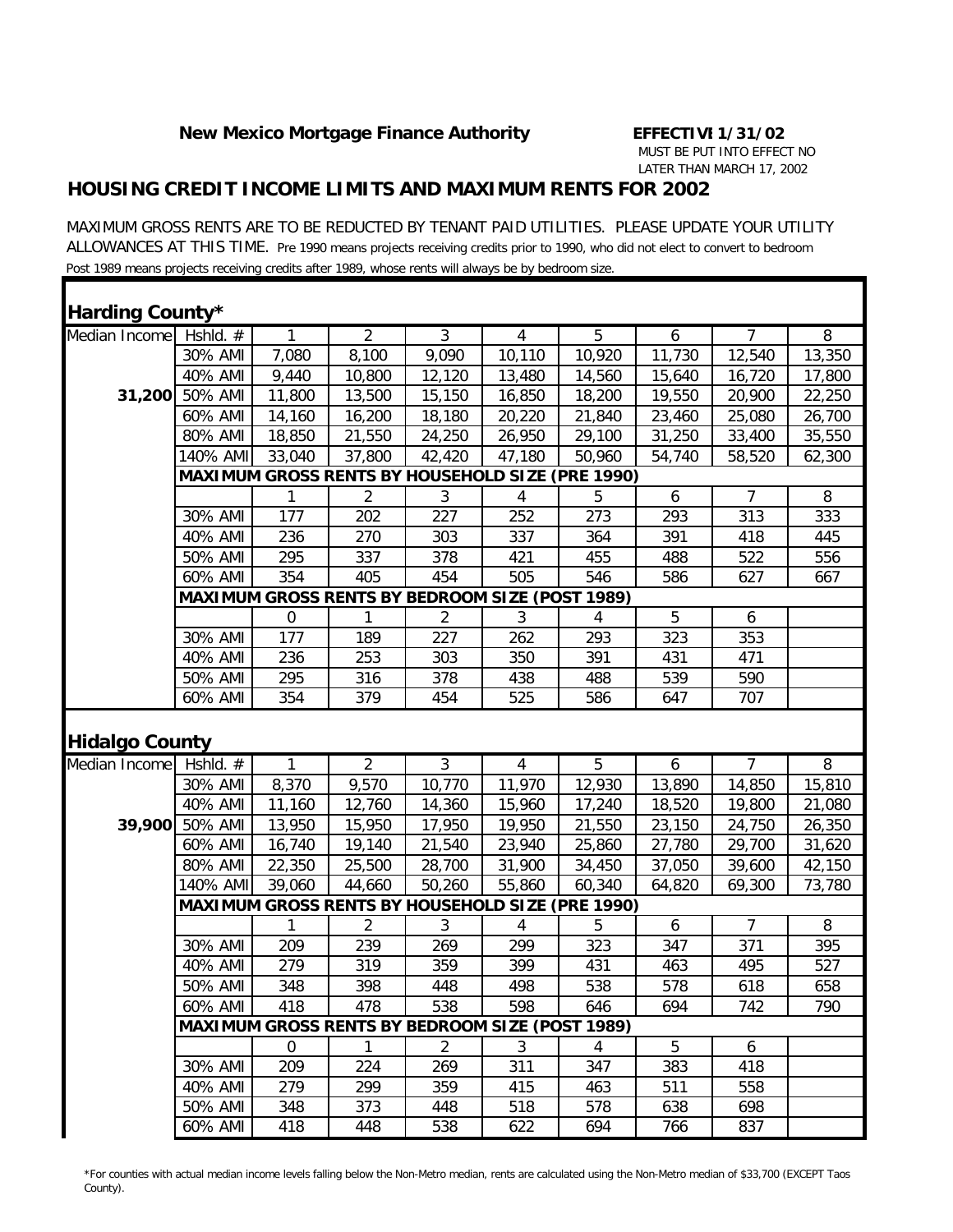### *HOUSING CREDIT INCOME LIMITS AND MAXIMUM RENTS FOR 2002*

MAXIMUM GROSS RENTS ARE TO BE REDUCTED BY TENANT PAID UTILITIES. PLEASE UPDATE YOUR UTILITY ALLOWANCES AT THIS TIME. Pre 1990 means projects receiving credits prior to 1990, who did not elect to convert to bedroom Post 1989 means projects receiving credits after 1989, whose rents will always be by bedroom size.

| Lea County            |                    |             |                                                        |                |                |                                                         |            |                |        |
|-----------------------|--------------------|-------------|--------------------------------------------------------|----------------|----------------|---------------------------------------------------------|------------|----------------|--------|
| Median Income         | Hshld. #           | 1           | 2                                                      | $\mathfrak{Z}$ | $\overline{4}$ | 5                                                       | 6          | $\overline{7}$ | 8      |
|                       | 30% AMI            | 7,860       | 8,970                                                  | 10,110         | 11,220         | 12,120                                                  | 13,020     | 13,920         | 14,820 |
|                       | 40% AMI            | 10,480      | 11,960                                                 | 13,480         | 14,960         | 16,160                                                  | 17,360     | 18,560         | 19,760 |
| 37,400                | 50% AMI            | 13,100      | 14,950                                                 | 16,850         | 18,700         | 20,200                                                  | 21,700     | 23,200         | 24,700 |
|                       | 60% AMI            | 15,720      | 17,940                                                 | 20,220         | 22,440         | 24,240                                                  | 26,040     | 27,840         | 29,640 |
|                       | 80% AMI            | 20,950      | 23,950                                                 | 26,950         | 29,900         | 32,300                                                  | 34,700     | 37,100         | 39,500 |
|                       | 140% AMI           | 36,680      | 41,860                                                 | 47,180         | 52,360         | 56,560                                                  | 60,760     | 64,960         | 69,160 |
|                       |                    |             |                                                        |                |                | <b>MAXIMUM GROSS RENTS BY HOUSEHOLD SIZE (PRE 1990)</b> |            |                |        |
|                       |                    | 1           | $\overline{2}$                                         | 3              | 4              | 5                                                       | 6          | $\overline{7}$ | 8      |
|                       | 30% AMI            | 196         | 224                                                    | 252            | 280            | 303                                                     | 325        | 348            | 370    |
|                       | 40% AMI            | 262         | 299                                                    | 337            | 374            | 404                                                     | 434        | 464            | 494    |
|                       | 50% AMI            | 327         | 373                                                    | 421            | 467            | 505                                                     | 542        | 580            | 617    |
|                       | 60% AMI            | 393         | 448                                                    | 505            | 561            | 606                                                     | 651        | 696            | 741    |
|                       |                    |             | MAXIMUM GROSS RENTS BY BEDROOM SIZE (POST 1989)        |                |                |                                                         |            |                |        |
|                       |                    | $\mathbf 0$ | 1                                                      | $\overline{2}$ | 3              | 4                                                       | 5          | 6              |        |
|                       | 30% AMI            | 196         | 210                                                    | 252            | 291            | 325                                                     | 358        | 392            |        |
|                       | 40% AMI            | 262         | 280                                                    | 337            | 389            | 434                                                     | 479        | 523            |        |
|                       | 50% AMI            | 327         | 350                                                    | 421            | 486            | 542                                                     | 598        | 655            |        |
|                       | 60% AMI            | 393         | 420                                                    | 505            | 583            | 651                                                     | 718        | 785            |        |
| <b>Lincoln County</b> |                    |             |                                                        |                |                |                                                         |            |                |        |
| Median Income         | Hshld. #           | 1           | 2                                                      | $\mathfrak{Z}$ | $\overline{4}$ | 5                                                       | 6          | $\overline{7}$ | 8      |
|                       | 30% AMI            | 7,320       | 8,370                                                  | 9,420          | 10,470         | 11,310                                                  | 12,150     | 12,990         | 13,830 |
|                       | 40% AMI            | 9,760       | 11,160                                                 | 12,560         | 13,960         | 15,080                                                  | 16,200     | 17,320         | 18,440 |
| 34,900                | 50% AMI            | 12,200      | 13,950                                                 | 15,700         | 17,450         | 18,850                                                  | 20,250     | 21,650         | 23,050 |
|                       | 60% AMI            | 14,640      | 16,740                                                 | 18,840         | 20,940         | 22,620                                                  | 24,300     | 25,980         | 27,660 |
|                       | 80% AMI            | 19,550      | 22,350                                                 | 25,150         | 27,900         | 30,150                                                  | 32,400     | 34,600         | 36,850 |
|                       | 140% AMI           | 34,160      | 39,060                                                 | 43,960         | 48,860         | 52,780                                                  | 56,700     | 60,620         | 64,540 |
|                       |                    |             |                                                        |                |                | MAXIMUM GROSS RENTS BY HOUSEHOLD SIZE (PRE 1990)        |            |                |        |
|                       |                    |             | $\overline{2}$                                         | 3              | 4              | 5                                                       | 6          | $\overline{7}$ | 8      |
|                       | 30% AMI            | 183         | 209                                                    | 235            | 261            | 282                                                     | 303        | 325            | 345    |
|                       | 40% AMI            | 244         | 279                                                    | 314            | 349            | 377                                                     | 405        | 433            | 461    |
|                       | 50% AMI            | 305         | 348                                                    | 392            | 436            | 471                                                     | 506        | 541            | 576    |
|                       | 60% AMI            | 366         | 418                                                    | 471            | 523            | 565                                                     | 607        | 649            | 691    |
|                       |                    |             | <b>MAXIMUM GROSS RENTS BY BEDROOM SIZE (POST 1989)</b> |                |                |                                                         |            |                |        |
|                       |                    | 0           | $\mathbf{1}$                                           | $\overline{2}$ | 3              | 4                                                       | 5          | 6              |        |
|                       | 30% AMI            | 183         | 196                                                    | 235            | 272            | 303                                                     | 335        | 366            |        |
|                       | 40% AMI            | 244         | 261                                                    | 314            | 363            | 405                                                     | 447        | 488            |        |
|                       |                    |             |                                                        |                |                |                                                         |            |                |        |
|                       | 50% AMI<br>60% AMI | 305<br>366  | 326<br>392                                             | 392<br>471     | 453<br>544     | 506<br>607                                              | 558<br>670 | 611<br>732     |        |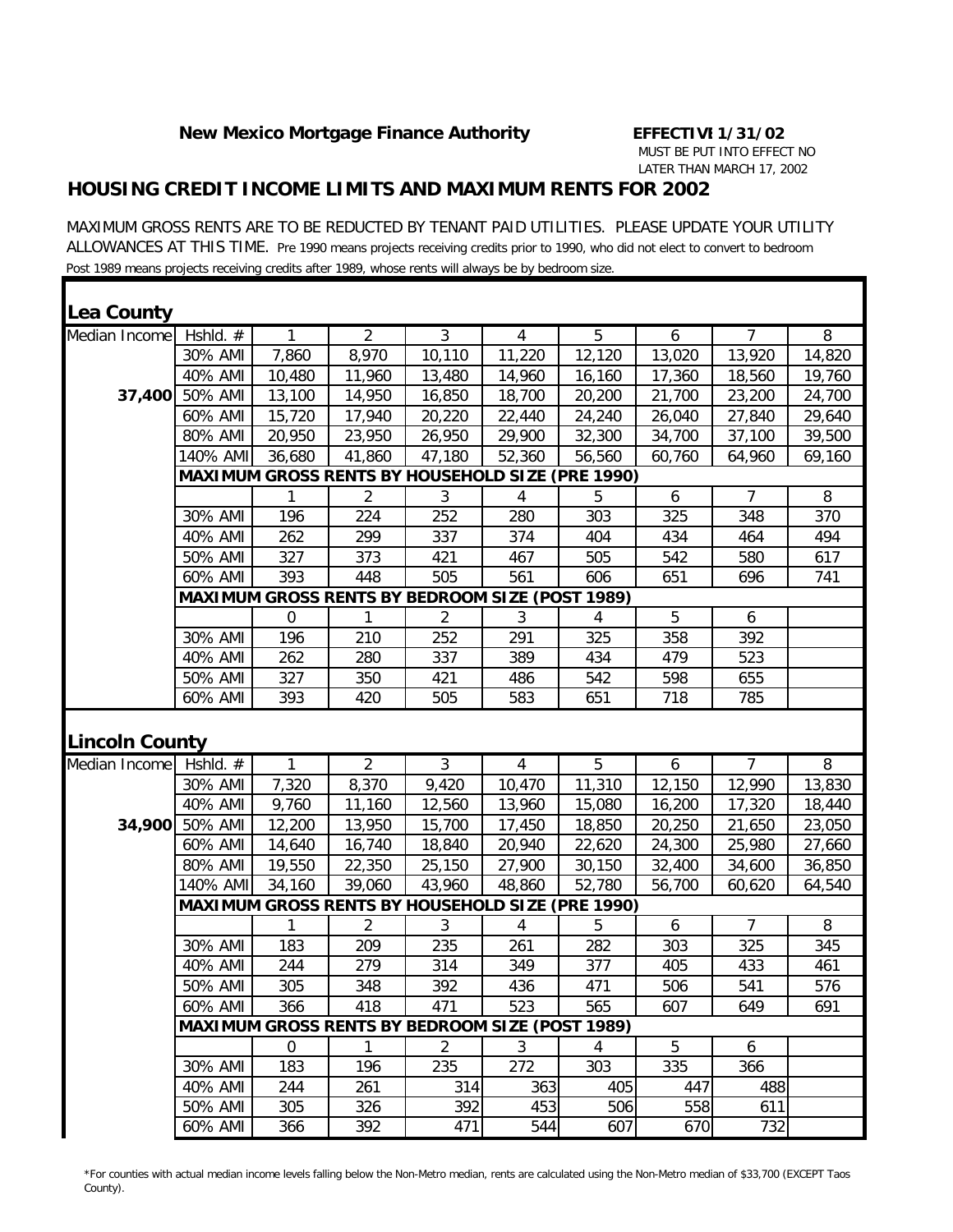### *HOUSING CREDIT INCOME LIMITS AND MAXIMUM RENTS FOR 2002*

MAXIMUM GROSS RENTS ARE TO BE REDUCTED BY TENANT PAID UTILITIES. PLEASE UPDATE YOUR UTILITY ALLOWANCES AT THIS TIME. Pre 1990 means projects receiving credits prior to 1990, who did not elect to convert to bedroom Post 1989 means projects receiving credits after 1989, whose rents will always be by bedroom size.

| Luna County*            |                |                                                        |                |                |        |                                                         |        |                |        |
|-------------------------|----------------|--------------------------------------------------------|----------------|----------------|--------|---------------------------------------------------------|--------|----------------|--------|
| Median Income           | Hshld. $#$     | $\mathbf{1}$                                           | $\overline{2}$ | $\mathfrak{Z}$ | 4      | 5                                                       | 6      | $\overline{7}$ | 8      |
|                         | 30% AMI        | 7,080                                                  | 8,100          | 9,090          | 10,110 | 10,920                                                  | 11,730 | 12,540         | 13,350 |
|                         | 40% AMI        | 9,440                                                  | 10,800         | 12,120         | 13,480 | 14,560                                                  | 15,640 | 16,720         | 17,800 |
| 24,000                  | 50% AMI        | 11,800                                                 | 13,500         | 15,150         | 16,850 | 18,200                                                  | 19,550 | 20,900         | 22,250 |
|                         | 60% AMI        | 14,160                                                 | 16,200         | 18,180         | 20,220 | 21,840                                                  | 23,460 | 25,080         | 26,700 |
|                         | 80% AMI        | 18,850                                                 | 21,550         | 24,250         | 26,950 | 29,100                                                  | 31,250 | 33,400         | 35,550 |
|                         | 140% AMI       | 33,040                                                 | 37,800         | 42,420         | 47,180 | 50,960                                                  | 54,740 | 58,520         | 62,300 |
|                         |                |                                                        |                |                |        | <b>MAXIMUM GROSS RENTS BY HOUSEHOLD SIZE (PRE 1990)</b> |        |                |        |
|                         |                | 1                                                      | 2              | 3              | 4      | 5                                                       | 6      | $\overline{7}$ | 8      |
|                         | 30% AMI        | 177                                                    | 202            | 227            | 252    | 273                                                     | 293    | 313            | 333    |
|                         | 40% AMI        | 236                                                    | 270            | 303            | 337    | 364                                                     | 391    | 418            | 445    |
|                         | 50% AMI        | 295                                                    | 337            | 378            | 421    | 455                                                     | 488    | 522            | 556    |
|                         | 60% AMI        | 354                                                    | 405            | 454            | 505    | 546                                                     | 586    | 627            | 667    |
|                         |                | <b>MAXIMUM GROSS RENTS BY BEDROOM SIZE (POST 1989)</b> |                |                |        |                                                         |        |                |        |
|                         |                | $\mathbf 0$                                            | 1              | $\overline{2}$ | 3      | 4                                                       | 5      | 6              |        |
|                         | 30% AMI        | 177                                                    | 189            | 227            | 262    | 293                                                     | 323    | 353            |        |
|                         | 40% AMI        | 236                                                    | 253            | 303            | 350    | 391                                                     | 431    | 471            |        |
|                         | 50% AMI        | 295                                                    | 316            | 378            | 438    | 488                                                     | 539    | 590            |        |
|                         | 60% AMI        | 354                                                    | 379            | 454            | 525    | 586                                                     | 647    | 707            |        |
| <b>McKinley County*</b> |                |                                                        |                |                |        |                                                         |        |                |        |
| Median Income Hshld. #  |                | 1                                                      | $\overline{2}$ | $\mathfrak{Z}$ | 4      | 5                                                       | 6      | $\overline{7}$ | 8      |
|                         | 30% AMI        | 7,080                                                  | 8,100          | 9,090          | 10,110 | 10,920                                                  | 11,730 | 12,540         | 13,350 |
|                         | 40% AMI        | 9,440                                                  | 10,800         | 12,120         | 13,480 | 14,560                                                  | 15,640 | 16,720         | 17,800 |
|                         | 27,000 50% AMI | 11,800                                                 | 13,500         | 15,150         | 16,850 | 18,200                                                  | 19,550 | 20,900         | 22,250 |
|                         | 60% AMI        | 14,160                                                 | 16,200         | 18,180         | 20,220 | 21,840                                                  | 23,460 | 25,080         | 26,700 |
|                         | 80% AMI        | 18,850                                                 | 21,550         | 24,250         | 26,950 | 29,100                                                  | 31,250 | 33,400         | 35,550 |
|                         | 140% AMI       | 33,040                                                 | 37,800         | 42,420         | 47,180 | 50,960                                                  | 54,740 | 58,520         | 62,300 |
|                         |                |                                                        |                |                |        | <b>MAXIMUM GROSS RENTS BY HOUSEHOLD SIZE (PRE 1990)</b> |        |                |        |
|                         |                | 1                                                      | 2              | 3              | 4      | 5                                                       | 6      | $\overline{7}$ | 8      |
|                         | 30% AMI        | 177                                                    | 202            | 227            | 252    | 273                                                     | 293    | 313            | 333    |
|                         | 40% AMI        | 236                                                    | 270            | 303            | 337    | 364                                                     | 391    | 418            | 445    |
|                         | 50% AMI        | 295                                                    | 337            | 378            | 421    | 455                                                     | 488    | 522            | 556    |
|                         | 60% AMI        | 354                                                    | 405            | 454            | 505    | 546                                                     | 586    | 627            | 667    |
|                         |                | <b>MAXIMUM GROSS RENTS BY BEDROOM SIZE (POST 1989)</b> |                |                |        |                                                         |        |                |        |
|                         |                | 0                                                      | $\mathbf{1}$   | $\overline{2}$ | 3      | 4                                                       | 5      | 6              |        |
|                         | 30% AMI        | 177                                                    | 189            | 227            | 262    | 293                                                     | 323    | 353            |        |
|                         | 40% AMI        | 236                                                    | 253            | 303            | 350    | 391                                                     | 431    | 471            |        |
|                         | 50% AMI        | 295                                                    | 316            | 378            | 438    | 488                                                     | 539    | 590            |        |
|                         | 60% AMI        | 354                                                    | 379            | 454            | 525    | 586                                                     | 647    | 707            |        |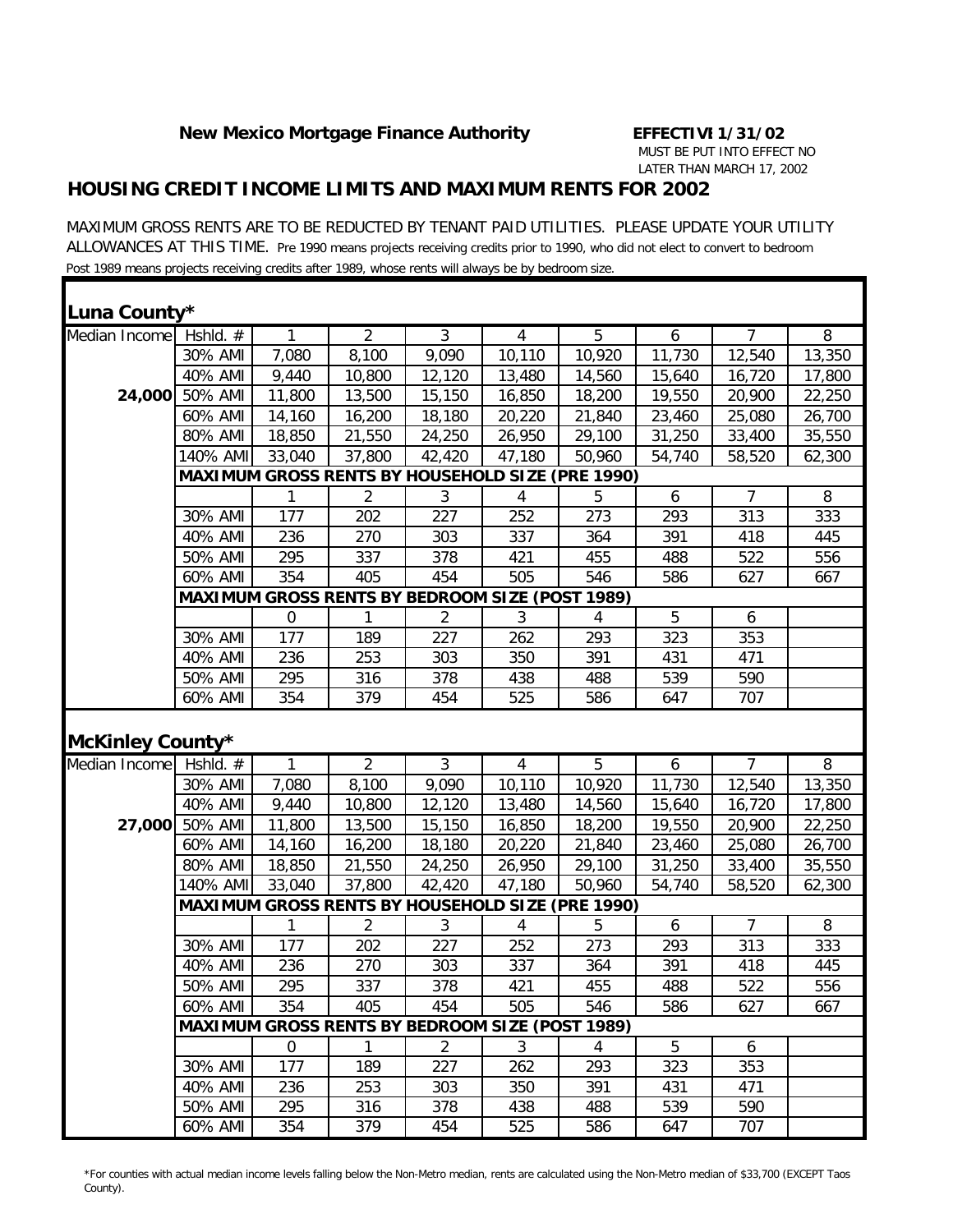### *HOUSING CREDIT INCOME LIMITS AND MAXIMUM RENTS FOR 2002*

MAXIMUM GROSS RENTS ARE TO BE REDUCTED BY TENANT PAID UTILITIES. PLEASE UPDATE YOUR UTILITY ALLOWANCES AT THIS TIME. Pre 1990 means projects receiving credits prior to 1990, who did not elect to convert to bedroom Post 1989 means projects receiving credits after 1989, whose rents will always be by bedroom size.

| Mora County*                                           |                    |             |                                                        |                |                |                                                         |            |                |        |
|--------------------------------------------------------|--------------------|-------------|--------------------------------------------------------|----------------|----------------|---------------------------------------------------------|------------|----------------|--------|
| Median Income                                          | Hshld. #           | 1           | $\overline{2}$                                         | 3              | $\overline{4}$ | 5                                                       | 6          | $\overline{7}$ | 8      |
|                                                        | 30% AMI            | 7,080       | 8,100                                                  | 9,090          | 10,110         | 10,920                                                  | 11,730     | 12,540         | 13,350 |
|                                                        | 40% AMI            | 9,440       | 10,800                                                 | 12,120         | 13,480         | 14,560                                                  | 15,640     | 16,720         | 17,800 |
| 26,000                                                 | 50% AMI            | 11,800      | 13,500                                                 | 15,150         | 16,850         | 18,200                                                  | 19,550     | 20,900         | 22,250 |
|                                                        | 60% AMI            | 14,160      | 16,200                                                 | 18,180         | 20,220         | 21,840                                                  | 23,460     | 25,080         | 26,700 |
|                                                        | 80% AMI            | 18,850      | 21,550                                                 | 24,250         | 26,950         | 29,100                                                  | 31,250     | 33,400         | 35,550 |
|                                                        | 140% AMI           | 33,040      | 37,800                                                 | 42,420         | 47,180         | 50,960                                                  | 54,740     | 58,520         | 62,300 |
|                                                        |                    |             |                                                        |                |                | <b>MAXIMUM GROSS RENTS BY HOUSEHOLD SIZE (PRE 1990)</b> |            |                |        |
|                                                        |                    |             | $\overline{2}$                                         | 3              | 4              | 5                                                       | 6          | $\overline{7}$ | 8      |
|                                                        | 30% AMI            | 177         | 202                                                    | 227            | 252            | 273                                                     | 293        | 313            | 333    |
|                                                        | 40% AMI            | 236         | 270                                                    | 303            | 337            | 364                                                     | 391        | 418            | 445    |
|                                                        | 50% AMI            | 295         | 337                                                    | 378            | 421            | 455                                                     | 488        | 522            | 556    |
|                                                        | 60% AMI            | 354         | 405                                                    | 454            | 505            | 546                                                     | 586        | 627            | 667    |
|                                                        |                    |             | <b>MAXIMUM GROSS RENTS BY BEDROOM SIZE (POST 1989)</b> |                |                |                                                         |            |                |        |
|                                                        |                    | $\mathbf 0$ | 1                                                      | 2              | 3              | 4                                                       | 5          | 6              |        |
|                                                        | 30% AMI            | 177         | 189                                                    | 227            | 262            | 293                                                     | 323        | 353            |        |
|                                                        | 40% AMI            | 236         | 253                                                    | 303            | 350            | 391                                                     | 431        | 471            |        |
|                                                        | 50% AMI            | 295         | 316                                                    | 378            | 438            | 488                                                     | 539        | 590            |        |
|                                                        | 60% AMI            | 354         | 379                                                    | 454            | 525            | 586                                                     | 647        | 707            |        |
| <b>Otero County</b>                                    |                    |             |                                                        |                |                |                                                         |            |                |        |
|                                                        |                    |             |                                                        |                |                |                                                         |            |                |        |
| Median Income                                          | Hshld. #           | 1           | $\overline{2}$                                         | 3              | $\overline{4}$ | 5                                                       | 6          | $\overline{7}$ | 8      |
|                                                        | 30% AMI            | 8,040       | 9,180                                                  | 10,350         | 11,490         | 12,240                                                  | 13,320     | 14,250         | 15,180 |
|                                                        | 40% AMI            | 10,720      | 12,240                                                 | 13,800         | 15,320         | 16,560                                                  | 17,760     | 19,000         | 20,240 |
| 38,300                                                 | 50% AMI            | 13,400      | 15,300                                                 | 17,250         | 19,150         | 20,700                                                  | 22,200     | 23,750         | 25,300 |
|                                                        | 60% AMI            | 16,080      | 18,360                                                 | 20,700         | 22,980         | 24,840                                                  | 26,640     | 28,500         | 30,360 |
|                                                        | 80% AMI            | 21,450      | 24,500                                                 | 27,600         | 30,650         | 33,100                                                  | 35,550     | 38,000         | 40,450 |
|                                                        | 140% AMI           | 37,520      | 42,840                                                 | 48,300         | 53,620         | 57,960                                                  | 62,160     | 66,500         | 70,840 |
|                                                        |                    |             |                                                        |                |                | <b>MAXIMUM GROSS RENTS BY HOUSEHOLD SIZE (PRE 1990)</b> |            |                |        |
|                                                        |                    |             | 2                                                      | 3              | 4              | 5                                                       | 6          | 7              | 8      |
|                                                        | 30% AMI            | 201         | 229                                                    | 258            | 287            | 310                                                     | 333        | 356            | 379    |
|                                                        | 40% AMI            | 268         | 306                                                    | 345            | 383            | 414                                                     | 444        | 475            | 506    |
|                                                        | 50% AMI            | 335         | 382                                                    | 431            | 478            | 517                                                     | 555        | 593            | 632    |
|                                                        | 60% AMI            | 402         | 459                                                    | 517            | 574            | 621                                                     | 666        | 712            | 759    |
|                                                        |                    |             |                                                        |                |                |                                                         |            |                |        |
|                                                        |                    | $\mathbf 0$ | $\mathbf{1}$                                           | $\overline{2}$ | 3              | 4                                                       | 5          | 6              |        |
|                                                        | 30% AMI            | 201         | 215                                                    | 258            | 298            | 333                                                     | 367        | 402            |        |
| <b>MAXIMUM GROSS RENTS BY BEDROOM SIZE (POST 1989)</b> | 40% AMI            | 268         | 287                                                    | 345            | 398            | 444                                                     | 490        | 536            |        |
|                                                        | 50% AMI<br>60% AMI | 335<br>402  | 358<br>430                                             | 431<br>517     | 498<br>597     | 555<br>666                                              | 613<br>735 | 670<br>804     |        |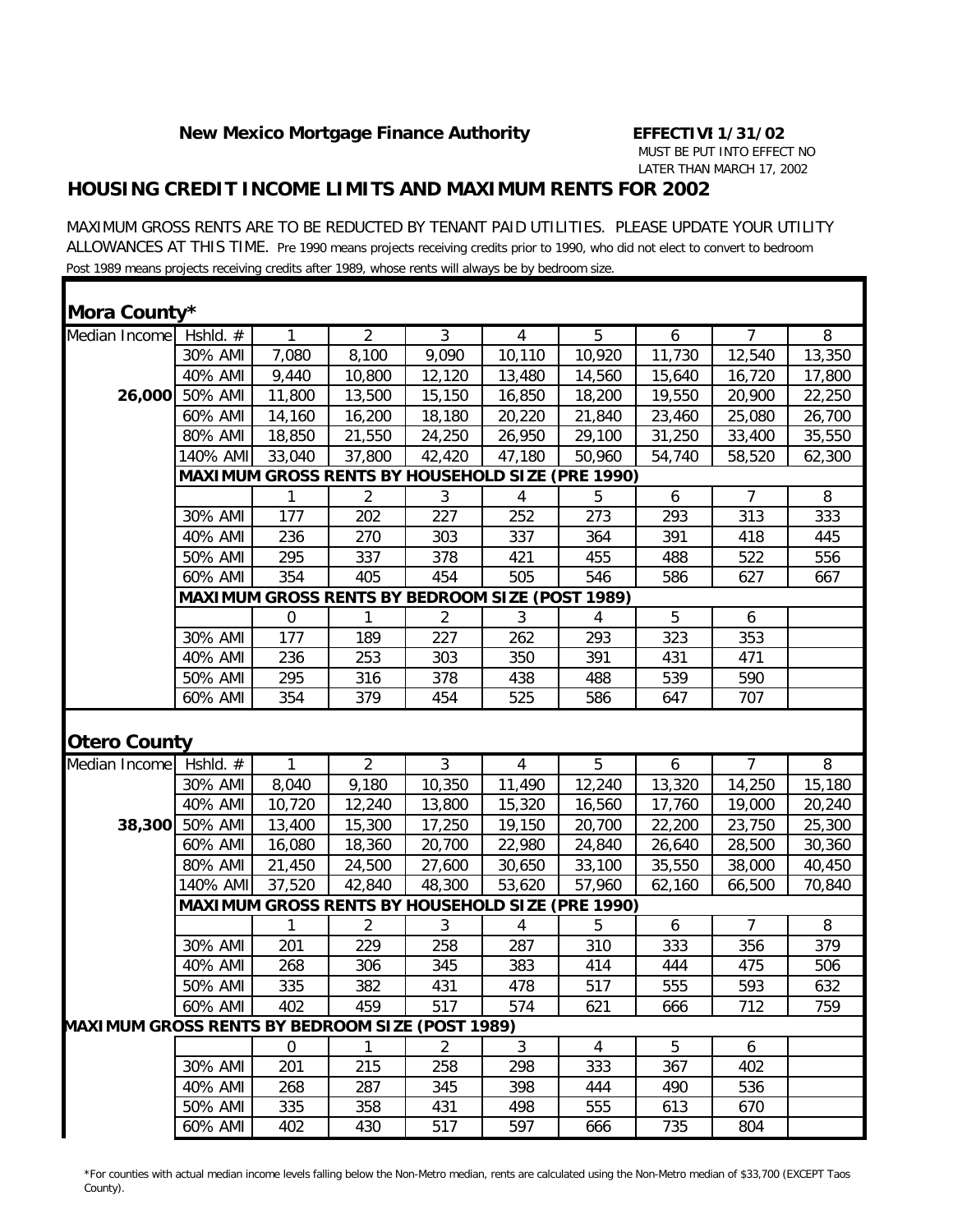#### *HOUSING CREDIT INCOME LIMITS AND MAXIMUM RENTS FOR 2002*

MAXIMUM GROSS RENTS ARE TO BE REDUCTED BY TENANT PAID UTILITIES. PLEASE UPDATE YOUR UTILITY ALLOWANCES AT THIS TIME. Pre 1990 means projects receiving credits prior to 1990, who did not elect to convert to bedroom Post 1989 means projects receiving credits after 1989, whose rents will always be by bedroom size.

| Quay County*             |          |                  |                                                        |                |                |                                                         |        |                |                |
|--------------------------|----------|------------------|--------------------------------------------------------|----------------|----------------|---------------------------------------------------------|--------|----------------|----------------|
| Median Income            | Hshld. # | 1                | $\overline{2}$                                         | $\overline{3}$ | $\overline{4}$ | 5                                                       | 6      | $\overline{7}$ | 8              |
|                          | 30% AMI  | 7,080            | 8,100                                                  | 9,090          | 10,110         | 10,920                                                  | 11,730 | 12,540         | 13,350         |
|                          | 40% AMI  | 9,440            | 10,800                                                 | 12,120         | 13,480         | 14,560                                                  | 15,640 | 16,720         | 17,800         |
| 28,300                   | 50% AMI  | 11,800           | 13,500                                                 | 15,150         | 16,850         | 18,200                                                  | 19,550 | 20,900         | 22,250         |
|                          | 60% AMI  | 14,160           | 16,200                                                 | 18,180         | 20,220         | 21,840                                                  | 23,460 | 25,080         | 26,700         |
|                          | 80% AMI  | 18,850           | 21,550                                                 | 24,250         | 26,950         | 29,100                                                  | 31,250 | 33,400         | 35,550         |
|                          | 140% AMI | 33,040           | 37,800                                                 | 42,420         | 47,180         | 50,960                                                  | 54,740 | 58,520         | 62,300         |
|                          |          |                  |                                                        |                |                | MAXIMUM GROSS RENTS BY HOUSEHOLD SIZE (PRE 1990)        |        |                |                |
|                          |          | 1                | 2                                                      | $\mathfrak{Z}$ | 4              | 5                                                       | 6      | $\overline{7}$ | 8              |
|                          | 30% AMI  | 177              | 202                                                    | 227            | 252            | 273                                                     | 293    | 313            | 333            |
|                          | 40% AMI  | 236              | 270                                                    | 303            | 337            | 364                                                     | 391    | 418            | 445            |
|                          | 50% AMI  | 295              | 337                                                    | 378            | 421            | 455                                                     | 488    | 522            | 556            |
|                          | 60% AMI  | 354              | 405                                                    | 454            | 505            | 546                                                     | 586    | 627            | 667            |
|                          |          |                  | MAXIMUM GROSS RENTS BY BEDROOM SIZE (POST 1989)        |                |                |                                                         |        |                |                |
|                          |          | $\mathbf 0$      |                                                        | $\overline{2}$ | 3              | 4                                                       | 5      | 6              |                |
|                          | 30% AMI  | 177              | 189                                                    | 227            | 262            | 293                                                     | 323    | 353            |                |
|                          | 40% AMI  | 236              | 253                                                    | 303            | 350            | 391                                                     | 431    | 471            |                |
|                          | 50% AMI  | 295              | 316                                                    | 378            | 438            | 488                                                     | 539    | 590            |                |
|                          | 60% AMI  | 354              | 379                                                    | 454            | 525            | 586                                                     | 647    | 707            |                |
| Rio Arriba County*       |          |                  |                                                        |                |                |                                                         |        |                |                |
| Median Income Hshld. $#$ |          | 1                | $\overline{2}$                                         | $\overline{3}$ | $\overline{4}$ | 5                                                       | 6      | $\overline{7}$ | $\overline{8}$ |
|                          | 30% AMI  | 7,080            | 8,100                                                  | 9,090          | 10,110         | 10,920                                                  | 11,730 | 12,540         | 13,350         |
|                          | 40% AMI  | 9,440            | 10,800                                                 | 12,120         | 13,480         | 14,560                                                  | 15,640 | 16,720         | 17,800         |
| 33,200                   | 50% AMI  | 11,800           | 13,500                                                 | 15,150         | 16,850         | 18,200                                                  | 19,550 | 20,900         | 22,250         |
|                          | 60% AMI  | 14,160           | 16,200                                                 | 18,180         | 20,220         | 21,840                                                  | 23,460 | 25,080         | 26,700         |
|                          | 80% AMI  | 18,850           | 21,550                                                 | 24,250         | 26,950         | 29,100                                                  | 31,250 | 33,400         | 35,550         |
|                          | 140% AMI | 33,040           | 37,800                                                 | 42,420         | 47,180         | 50,960                                                  | 54,740 | 58,520         | 62,300         |
|                          |          |                  |                                                        |                |                | <b>MAXIMUM GROSS RENTS BY HOUSEHOLD SIZE (PRE 1990)</b> |        |                |                |
|                          |          | 1                | $\overline{2}$                                         | $\mathfrak{Z}$ | 4              | 5                                                       | 6      | $\overline{7}$ | 8              |
|                          | 30% AMI  | 177              | 202                                                    | 227            | 252            | 273                                                     | 293    | 313            | 333            |
|                          | 40% AMI  | 236              | 270                                                    | 303            | 337            | 364                                                     | 391    | 418            | 445            |
|                          | 50% AMI  | 295              | 337                                                    | 378            | 421            | 455                                                     | 488    | 522            | 556            |
|                          | 60% AMI  | 354              | 405                                                    | 454            | 505            | 546                                                     | 586    | 627            | 667            |
|                          |          |                  | <b>MAXIMUM GROSS RENTS BY BEDROOM SIZE (POST 1989)</b> |                |                |                                                         |        |                |                |
|                          |          | $\boldsymbol{0}$ | $\mathbf{1}$                                           | $\overline{2}$ | $\mathfrak{Z}$ | $\overline{4}$                                          | 5      | 6              |                |
|                          | 30% AMI  | 177              | 189                                                    | 227            | 262            | 293                                                     | 323    | 353            |                |
|                          | 40% AMI  | 236              | 253                                                    | 303            | 350            | 391                                                     | 431    | 471            |                |
|                          | 50% AMI  | 295              | 316                                                    | 378            | 438            | 488                                                     | 539    | 590            |                |
|                          | 60% AMI  | 354              | 379                                                    | 454            | 525            | 586                                                     | 647    | 707            |                |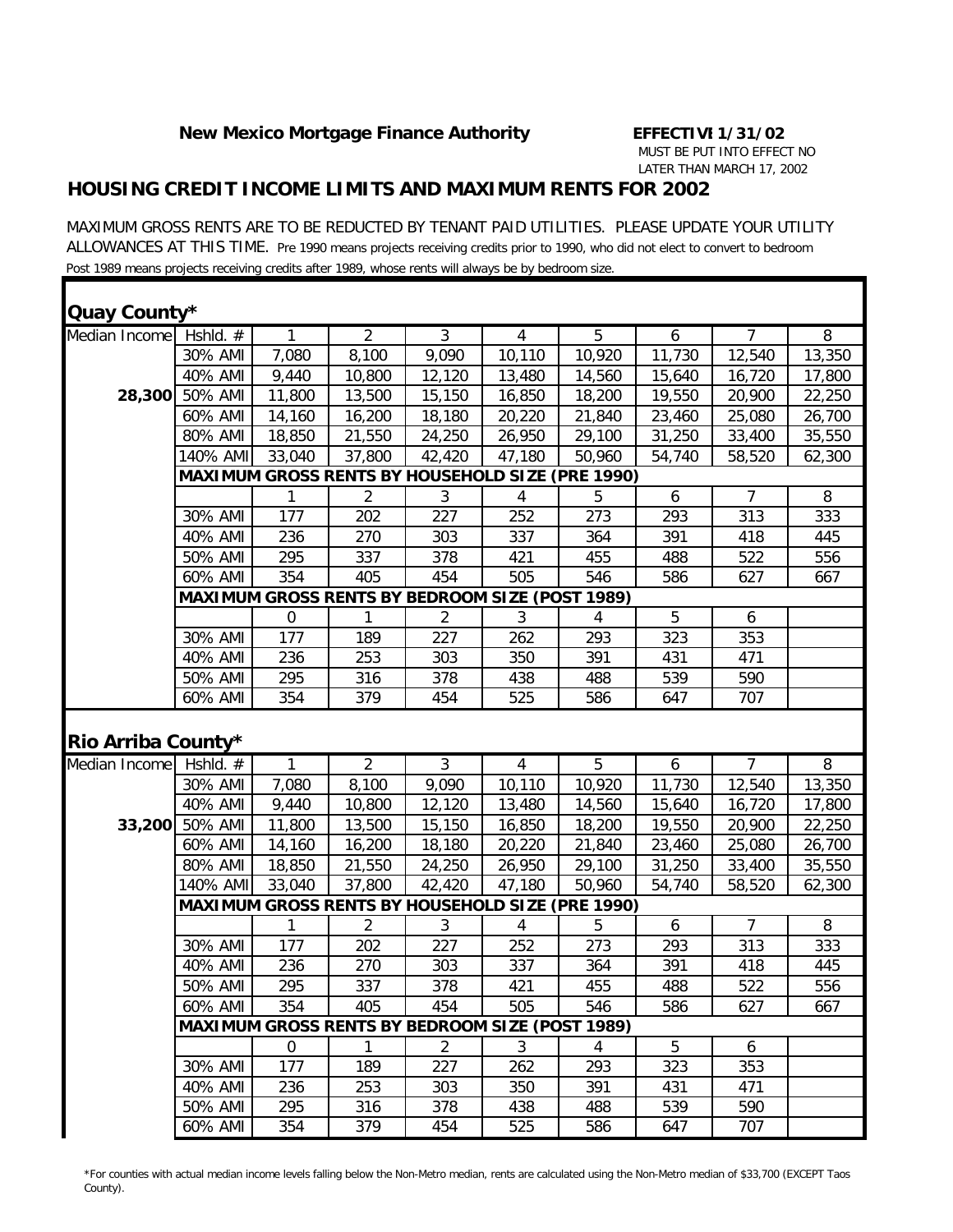### *HOUSING CREDIT INCOME LIMITS AND MAXIMUM RENTS FOR 2002*

MAXIMUM GROSS RENTS ARE TO BE REDUCTED BY TENANT PAID UTILITIES. PLEASE UPDATE YOUR UTILITY ALLOWANCES AT THIS TIME. Pre 1990 means projects receiving credits prior to 1990, who did not elect to convert to bedroom Post 1989 means projects receiving credits after 1989, whose rents will always be by bedroom size.

| <b>Roosevelt County*</b> |            |             |                                                        |                |                |                                                         |        |                |        |
|--------------------------|------------|-------------|--------------------------------------------------------|----------------|----------------|---------------------------------------------------------|--------|----------------|--------|
| Median Income            | Hshid. $#$ | 1           | $\overline{2}$                                         | $\mathfrak{Z}$ | $\overline{4}$ | 5                                                       | 6      | $\overline{7}$ | 8      |
|                          | 30% AMI    | 7,080       | 8,100                                                  | 9,090          | 10,110         | 10,920                                                  | 11,730 | 12,540         | 13,350 |
|                          | 40% AMI    | 9,440       | 10,800                                                 | 12,120         | 13,480         | 14,560                                                  | 15,640 | 16,720         | 17,800 |
| 33,900                   | 50% AMI    | 11,800      | 13,500                                                 | 15,150         | 16,850         | 18,200                                                  | 19,550 | 20,900         | 22,250 |
|                          | 60% AMI    | 14,160      | 16,200                                                 | 18,180         | 20,220         | 21,840                                                  | 23,460 | 25,080         | 26,700 |
|                          | 80% AMI    | 18,850      | 21,550                                                 | 24,250         | 26,950         | 29,100                                                  | 31,250 | 33,400         | 35,550 |
|                          | 140% AMI   | 33,040      | 37,800                                                 | 42,420         | 47,180         | 50,960                                                  | 54,740 | 58,520         | 62,300 |
|                          |            |             |                                                        |                |                | <b>MAXIMUM GROSS RENTS BY HOUSEHOLD SIZE (PRE 1990)</b> |        |                |        |
|                          |            | 1           | 2                                                      | 3              | 4              | 5                                                       | 6      | $\overline{7}$ | 8      |
|                          | 30% AMI    | 177         | 202                                                    | 227            | 252            | 273                                                     | 293    | 313            | 333    |
|                          | 40% AMI    | 236         | 270                                                    | 303            | 337            | 364                                                     | 391    | 418            | 445    |
|                          | 50% AMI    | 295         | 337                                                    | 378            | 421            | 455                                                     | 488    | 522            | 556    |
|                          | 60% AMI    | 354         | 405                                                    | 454            | 505            | 546                                                     | 586    | 627            | 667    |
|                          |            |             | <b>MAXIMUM GROSS RENTS BY BEDROOM SIZE (POST 1989)</b> |                |                |                                                         |        |                |        |
|                          |            | 0           |                                                        | 2              | 3              | 4                                                       | 5      | 6              |        |
|                          | 30% AMI    | 177         | 189                                                    | 227            | 262            | 293                                                     | 323    | 353            |        |
|                          | 40% AMI    | 236         | 253                                                    | 303            | 350            | 391                                                     | 431    | 471            |        |
|                          | 50% AMI    | 295         | 316                                                    | 378            | 438            | 488                                                     | 539    | 590            |        |
|                          | 60% AMI    | 354         | 379                                                    | 454            | 525            | 586                                                     | 647    | 707            |        |
| <b>San Juan County</b>   |            |             |                                                        |                |                |                                                         |        |                |        |
| Median Income            | Hshld. $#$ | 1           | $\overline{2}$                                         | $\mathfrak{Z}$ | $\overline{4}$ | 5                                                       | 6      | $\overline{7}$ | 8      |
|                          | 30% AMI    | 7,500       | 8,580                                                  | 9,630          | 10,710         | 11,580                                                  | 12,420 | 13,290         | 14,130 |
|                          | 40% AMI    | 10,000      | 11,440                                                 | 12,840         | 14,280         | 15,440                                                  | 16,560 | 17,720         | 18,840 |
| 35,700                   | 50% AMI    | 12,500      | 14,300                                                 | 16,050         | 17,850         | 19,300                                                  | 20,700 | 22,150         | 23,550 |
|                          | 60% AMI    | 15,000      | 17,160                                                 | 19,260         | 21,420         | 23,160                                                  | 24,840 | 26,580         | 28,260 |
|                          | 80% AMI    | 20,000      | 22,850                                                 | 25,700         | 28,550         | 30,850                                                  | 33,150 | 35,400         | 37,700 |
|                          | 140% AMI   | 35,000      | 40,040                                                 |                |                |                                                         |        |                |        |
|                          |            |             |                                                        | 44,940         | 49,980         | 54,040                                                  | 57,960 | 62,020         | 65,940 |
|                          |            |             |                                                        |                |                | <b>MAXIMUM GROSS RENTS BY HOUSEHOLD SIZE (PRE 1990)</b> |        |                |        |
|                          |            | 1           | 2                                                      | 3              | 4              | 5                                                       | 6      | 7              | 8      |
|                          | 30% AMI    | 187         | 214                                                    | 240            | 267            | 289                                                     | 310    | 332            | 353    |
|                          | 40% AMI    | 250         | 286                                                    | 321            | 357            | 386                                                     | 414    | 443            | 471    |
|                          | 50% AMI    | 312         | 357                                                    | 401            | 446            | 482                                                     | 517    | 553            | 588    |
|                          | 60% AMI    | 375         | 429                                                    | 481            | 535            | 579                                                     | 621    | 664            | 706    |
|                          |            |             | <b>MAXIMUM GROSS RENTS BY BEDROOM SIZE (POST 1989)</b> |                |                |                                                         |        |                |        |
|                          |            | $\mathbf 0$ | $\mathbf{1}$                                           | 2              | 3              | 4                                                       | 5      | 6              |        |
|                          | 30% AMI    | 187         | 201                                                    | 240            | 278            | 310                                                     | 342    | 374            |        |
|                          | 40% AMI    | 250         | 268                                                    | 321            | 371            | 414                                                     | 457    | 499            |        |
|                          | 50% AMI    | 312         | 335                                                    | 401            | 464            | 517                                                     | 571    | 625            |        |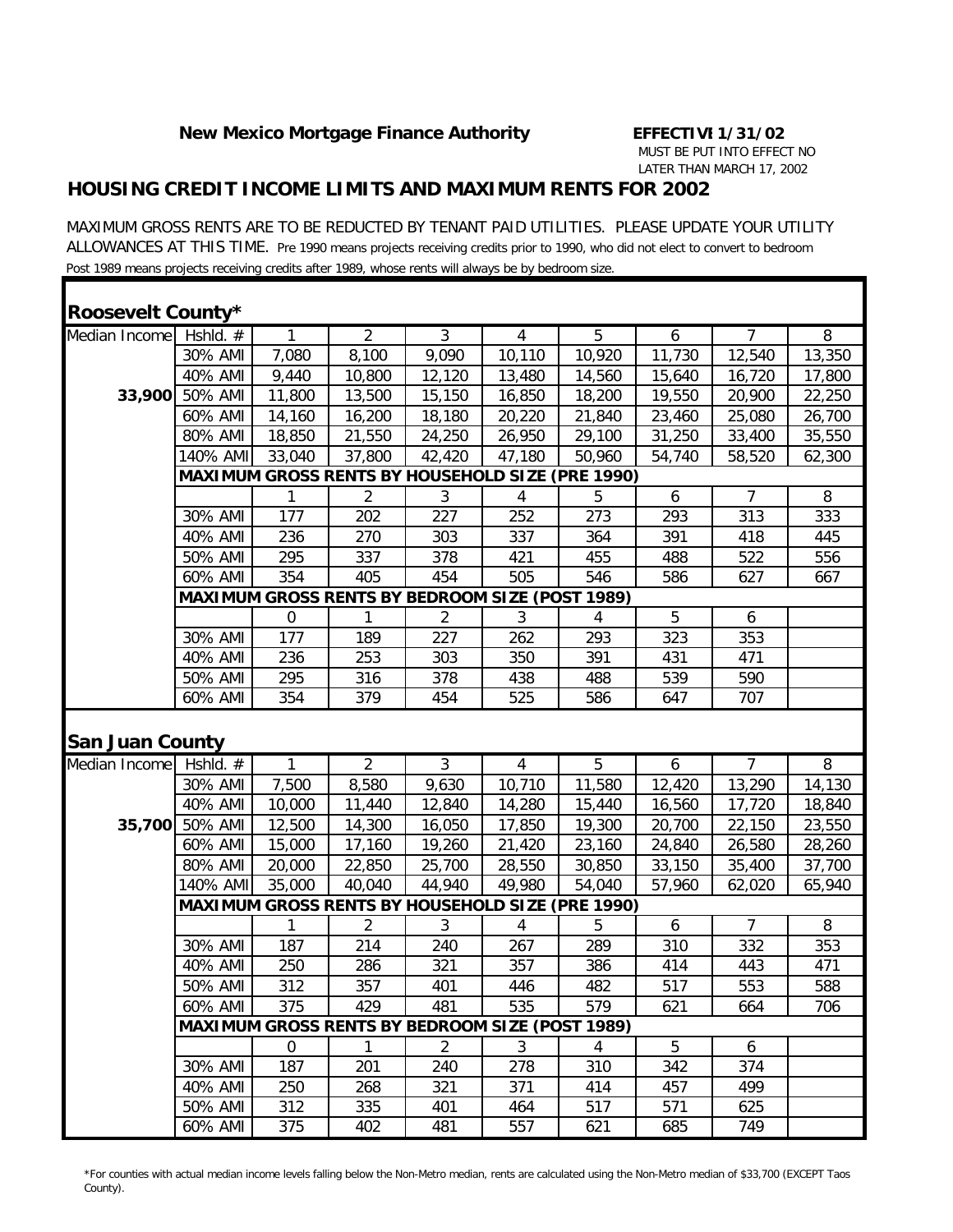#### *HOUSING CREDIT INCOME LIMITS AND MAXIMUM RENTS FOR 2002*

MAXIMUM GROSS RENTS ARE TO BE REDUCTED BY TENANT PAID UTILITIES. PLEASE UPDATE YOUR UTILITY ALLOWANCES AT THIS TIME. Pre 1990 means projects receiving credits prior to 1990, who did not elect to convert to bedroom Post 1989 means projects receiving credits after 1989, whose rents will always be by bedroom size.

| San Miguel County* |                                                 |        |                                                        |                |                |                                                  |        |                |        |  |
|--------------------|-------------------------------------------------|--------|--------------------------------------------------------|----------------|----------------|--------------------------------------------------|--------|----------------|--------|--|
| Median Income      | Hshid. $#$                                      | 1      | $\overline{2}$                                         | $\overline{3}$ | $\overline{4}$ | 5                                                | 6      | $\overline{7}$ | 8      |  |
|                    | 30% AMI                                         | 7,100  | 8,100                                                  | 9,100          | 10,100         | 10,900                                           | 11,750 | 12,550         | 13,350 |  |
|                    | 40% AMI                                         | 9,440  | 10,800                                                 | 12,120         | 13,480         | 14,560                                           | 15,640 | 16,720         | 17,800 |  |
| 29,400             | 50% AMI                                         | 11,800 | 13,500                                                 | 15,150         | 16,850         | 18,200                                           | 19,550 | 20,900         | 22,250 |  |
|                    | 60% AMI                                         | 14,160 | 16,200                                                 | 18,180         | 20,220         | 21,840                                           | 23,460 | 25,080         | 26,700 |  |
|                    | 80% AMI                                         | 18,850 | 21,550                                                 | 24,250         | 26,950         | 29,100                                           | 31,250 | 33,400         | 35,550 |  |
|                    | 140% AMI                                        | 33,040 | 37,800                                                 | 42,420         | 47,180         | 50,960                                           | 54,740 | 58,520         | 62,300 |  |
|                    |                                                 |        |                                                        |                |                | MAXIMUM GROSS RENTS BY HOUSEHOLD SIZE (PRE 1990) |        |                |        |  |
|                    |                                                 | 1      | 2                                                      | 3              | 4              | 5                                                | 6      | 7              | 8      |  |
|                    | 30% AMI                                         | 177    | 202                                                    | 227            | 252            | 272                                              | 293    | 313            | 333    |  |
|                    | 40% AMI                                         | 236    | 270                                                    | 303            | 337            | 364                                              | 391    | 418            | 445    |  |
|                    | 50% AMI                                         | 295    | 337                                                    | 378            | 421            | 455                                              | 488    | 522            | 556    |  |
|                    | 60% AMI                                         | 354    | 405                                                    | 454            | 505            | 546                                              | 586    | 627            | 667    |  |
|                    | MAXIMUM GROSS RENTS BY BEDROOM SIZE (POST 1989) |        |                                                        |                |                |                                                  |        |                |        |  |
|                    |                                                 | 0      | 1                                                      | 2              | 3              | 4                                                | 5      | 6              |        |  |
|                    | 30% AMI                                         | 177    | 190                                                    | 227            | 262            | 293                                              | 323    | 353            |        |  |
|                    | 40% AMI                                         | 236    | 253                                                    | 303            | 350            | 391                                              | 431    | 471            |        |  |
|                    | 50% AMI                                         | 295    | 316                                                    | 378            | 438            | 488                                              | 539    | 590            |        |  |
|                    | 60% AMI                                         | 354    | 379                                                    | 454            | 525            | 586                                              | 647    | 707            |        |  |
| Sierra County*     |                                                 |        |                                                        |                |                |                                                  |        |                |        |  |
| Median Income      | Hshld. $#$                                      | 1      | $\overline{2}$                                         | $\overline{3}$ | $\overline{4}$ | 5                                                | 6      | $\overline{7}$ | 8      |  |
|                    | 30% AMI                                         | 7,080  | 8,100                                                  | 9,090          | 10,110         | 10,920                                           | 11,730 | 12,540         | 13,350 |  |
|                    | 40% AMI                                         | 9,440  | 10,800                                                 | 12,120         | 13,480         | 14,560                                           | 15,640 | 16,720         | 17,800 |  |
|                    | 32,500 50% AMI                                  | 11,800 | 13,500                                                 | 15,150         | 16,850         | 18,200                                           | 19,550 | 20,900         | 22,250 |  |
|                    | 60% AMI                                         | 14,160 | 16,200                                                 | 18,180         |                |                                                  |        |                |        |  |
|                    | 80% AMI                                         |        |                                                        |                | 20,220         | 21,840                                           | 23,460 | 25,080         | 26,700 |  |
|                    |                                                 | 18,850 | 21,550                                                 | 24,250         | 26,950         | 29,100                                           | 31,250 | 33,400         | 35,550 |  |
|                    | 140% AMI                                        | 33,040 | 37,800                                                 | 42,420         | 47,180         | 50,960                                           | 54,740 | 58,520         | 62,300 |  |
|                    |                                                 |        |                                                        |                |                | MAXIMUM GROSS RENTS BY HOUSEHOLD SIZE (PRE 1990) |        |                |        |  |
|                    |                                                 | 1      | 2                                                      | 3              | 4              | 5                                                | 6      | 7              | 8      |  |
|                    | 30% AMI                                         | 177    | 202                                                    | 227            | 252            | 273                                              | 293    | 313            | 333    |  |
|                    | 40% AMI                                         | 236    | 270                                                    | 303            | 337            | 364                                              | 391    | 418            | 445    |  |
|                    | 50% AMI                                         | 295    | 337                                                    | 378            | 421            | 455                                              | 488    | 522            | 556    |  |
|                    | 60% AMI                                         | 354    | 405                                                    | 454            | 505            | 546                                              | 586    | 627            | 667    |  |
|                    |                                                 |        | <b>MAXIMUM GROSS RENTS BY BEDROOM SIZE (POST 1989)</b> |                |                |                                                  |        |                |        |  |
|                    |                                                 | 0      | 1                                                      | 2              | 3              | 4                                                | 5      | 6              |        |  |
|                    | 30% AMI                                         | 177    | 189                                                    | 227            | 262            | 293                                              | 323    | 353            |        |  |
|                    | 40% AMI                                         | 236    | 253                                                    | 303            | 350            | 391                                              | 431    | 471            |        |  |
|                    | 50% AMI                                         | 295    | 316                                                    | 378            | 438            | 488                                              | 539    | 590            |        |  |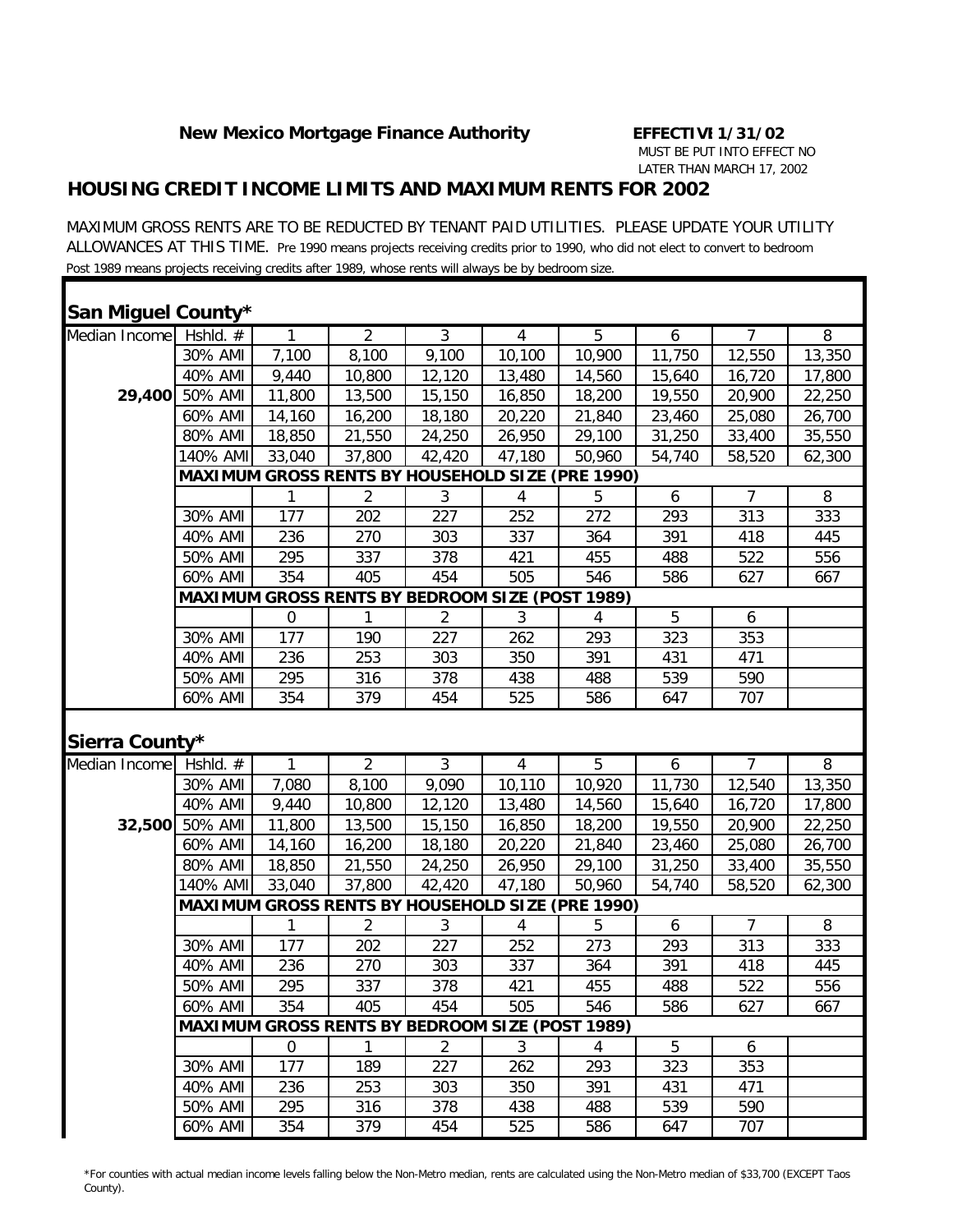### *HOUSING CREDIT INCOME LIMITS AND MAXIMUM RENTS FOR 2002*

MAXIMUM GROSS RENTS ARE TO BE REDUCTED BY TENANT PAID UTILITIES. PLEASE UPDATE YOUR UTILITY ALLOWANCES AT THIS TIME. Pre 1990 means projects receiving credits prior to 1990, who did not elect to convert to bedroom Post 1989 means projects receiving credits after 1989, whose rents will always be by bedroom size.

| <b>Socorro County</b> |                    |              |                                                        |            |                |                                                         |            |                |        |
|-----------------------|--------------------|--------------|--------------------------------------------------------|------------|----------------|---------------------------------------------------------|------------|----------------|--------|
| Median Income         | Hshld. #           | 1            | $\overline{2}$                                         | 3          | 4              | 5                                                       | 6          | $\overline{7}$ | 8      |
|                       | 30% AMI            | 7,770        | 8,880                                                  | 9,990      | 11,100         | 12,000                                                  | 12,870     | 13,770         | 14,640 |
|                       | 40% AMI            | 10,360       | 11,840                                                 | 13,320     | 14,800         | 16,000                                                  | 17,160     | 18,360         | 19,520 |
|                       | 37,000 50% AMI     | 12,950       | 14,800                                                 | 16,650     | 18,500         | 20,000                                                  | 21,450     | 22,950         | 24,400 |
|                       | 60% AMI            | 15,540       | 17,760                                                 | 19,980     | 22,200         | 24,000                                                  | 25,740     | 27,540         | 29,280 |
|                       | 80% AMI            | 20,700       | 23,700                                                 | 26,650     | 29,600         | 31,950                                                  | 34,350     | 36,700         | 39,050 |
|                       | 140% AMI           | 36,260       | 41,440                                                 | 46,620     | 51,800         | 56,000                                                  | 60,060     | 64,260         | 68,320 |
|                       |                    |              |                                                        |            |                | <b>MAXIMUM GROSS RENTS BY HOUSEHOLD SIZE (PRE 1990)</b> |            |                |        |
|                       |                    | 1            | 2                                                      | 3          | 4              | 5                                                       | 6          | 7              | 8      |
|                       | 30% AMI            | 194          | 222                                                    | 249        | 277            | 300                                                     | 321        | 344            | 366    |
|                       | 40% AMI            | 259          | 296                                                    | 333        | 370            | 400                                                     | 429        | 459            | 488    |
|                       | 50% AMI            | 323          | 370                                                    | 416        | 462            | 500                                                     | 536        | 573            | 610    |
|                       | 60% AMI            | 388          | 444                                                    | 499        | 555            | 600                                                     | 643        | 688            | 732    |
|                       |                    |              | <b>MAXIMUM GROSS RENTS BY BEDROOM SIZE (POST 1989)</b> |            |                |                                                         |            |                |        |
|                       |                    | $\Omega$     | 1                                                      | 2          | 3              | 4                                                       | 5          | 6              |        |
|                       | 30% AMI            | 194          | 208                                                    | 249        | 288            | 321                                                     | 355        | 388            |        |
|                       | 40% AMI            | 259          | 277                                                    | 333        | 385            | 429                                                     | 473        | 518            |        |
|                       | 50% AMI            | 323          | 346                                                    | 416        | 481            | 536                                                     | 591        | 647            |        |
|                       | 60% AMI            | 388          | 416                                                    | 499        | 577            | 643                                                     | 710        | 777            |        |
| <b>Taos County</b>    |                    |              |                                                        |            |                |                                                         |            |                |        |
| Median Income         | Hshld. #           | $\mathbf{1}$ | $\overline{2}$                                         | 3          |                |                                                         |            |                |        |
|                       | 30% AMI            |              |                                                        |            | $\overline{4}$ | 5                                                       | 6          | $\overline{7}$ | 8      |
|                       |                    | 8,100        | 9,240                                                  | 10,410     | 11,550         | 12,480                                                  | 13,410     | 14,310         | 15,240 |
|                       | 40% AMI            | 10,800       | 12,320                                                 | 13,880     | 15,400         | 16,640                                                  | 17,880     | 19,080         | 20,320 |
|                       | 31,100 50% AMI     | 13,500       | 15,400                                                 | 17,350     | 19,250         | 20,800                                                  | 22,350     | 23,850         | 25,400 |
|                       | 60% AMI            | 16,200       | 18,480                                                 | 20,820     | 23,100         | 24,960                                                  | 26,820     | 28,620         | 30,480 |
|                       | 80% AMI            | 21,550       | 24,650                                                 | 27,700     | 30,800         | 33,250                                                  | 35,750     | 38,200         | 40,650 |
|                       | 140% AMI           | 37,800       | 43,120                                                 | 48,580     | 53,900         | 58,240                                                  | 62,580     | 66,780         | 71,120 |
|                       |                    |              |                                                        |            |                | <b>MAXIMUM GROSS RENTS BY HOUSEHOLD SIZE (PRE 1990)</b> |            |                |        |
|                       |                    | 1            | $\overline{2}$                                         | 3          | 4              | 5                                                       | 6          | $\overline{7}$ | 8      |
|                       | 30% AMI            | 202          | 231                                                    | 260        | 288            | 312                                                     | 335        | 357            | 381    |
|                       | 40% AMI            | 270          | 308                                                    | 347        | 385            | 416                                                     | 447        | 477            | 508    |
|                       | 50% AMI            | 337          | 385                                                    | 433        | 481            | 520                                                     | 558        | 596            | 635    |
|                       | 60% AMI            | 405          | 462                                                    | 520        | 577            | 624                                                     | 670        | 715            | 762    |
|                       |                    |              | <b>MAXIMUM GROSS RENTS BY BEDROOM SIZE (POST 1989)</b> |            |                |                                                         |            |                |        |
|                       |                    | 0            | 1                                                      | 2          | $\mathfrak{Z}$ | 4                                                       | 5          | 6              |        |
|                       | 30% AMI            | 202          | 216                                                    | 260        | 300            | 335                                                     | 369        | 404            |        |
|                       | 40% AMI            | 270          | 289                                                    | 347        | 400            | 447                                                     | 492        | 539            |        |
|                       | 50% AMI<br>60% AMI | 337<br>405   | 361<br>433                                             | 433<br>520 | 500            | 558<br>670                                              | 615<br>738 | 673<br>808     |        |